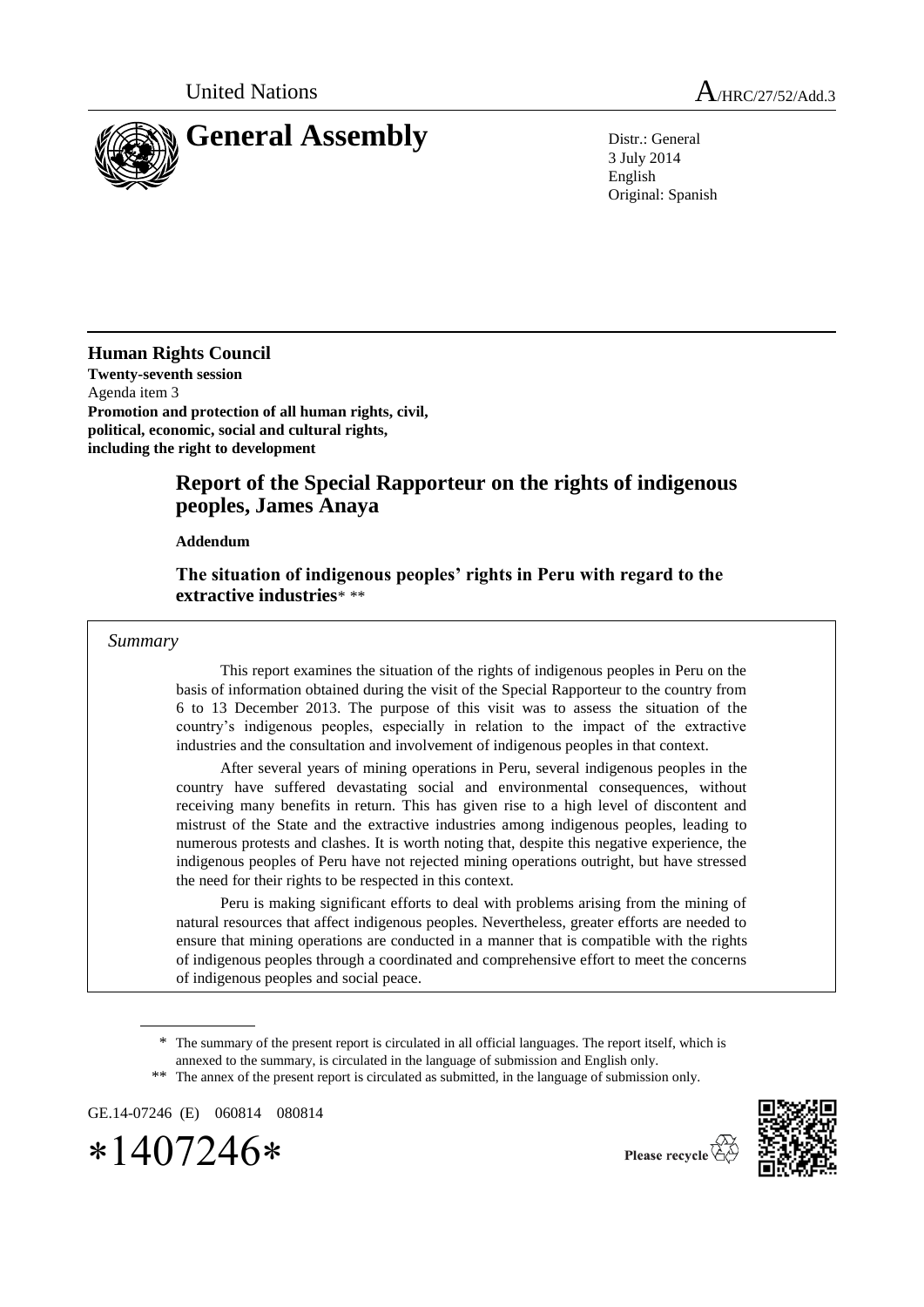**2** GE.14-07246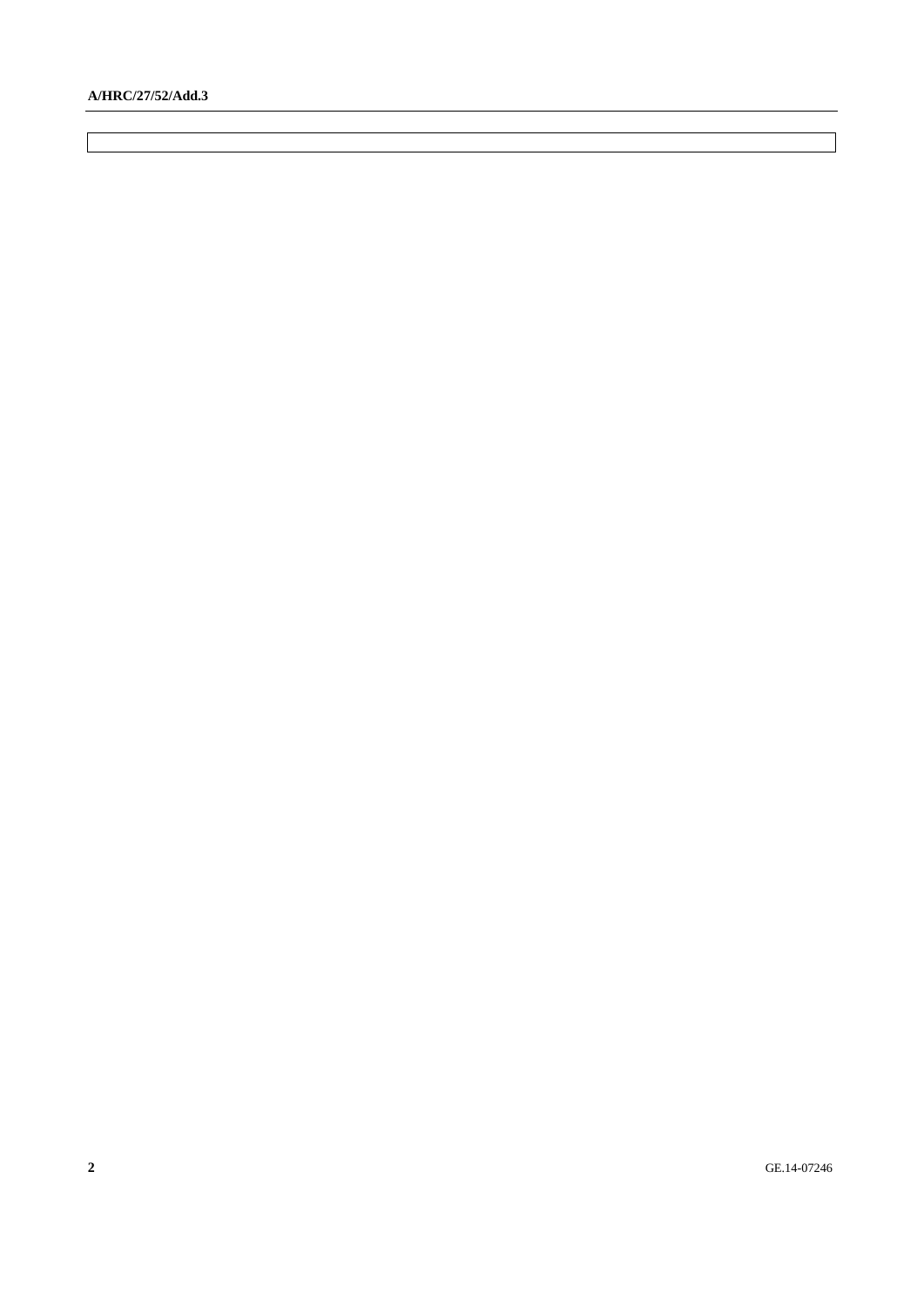## **Annex**

[Spanish and English only]

# **Report of the Special Rapporteur on the rights of indigenous peoples, James Anaya, on the situation of indigenous peoples' rights in Peru with regard to extractive industries**

## Contents

|          |                                                                             | Paragraphs | Page           |
|----------|-----------------------------------------------------------------------------|------------|----------------|
| I.       |                                                                             | $1 - 3$    | 3              |
| П.       | The background of indigenous peoples and extractive industries in Peru      | $4 - 9$    | 3              |
| Ш.       |                                                                             | $10 - 17$  | $\overline{4}$ |
|          | A.                                                                          | $11 - 13$  | 5              |
|          | <b>B.</b>                                                                   | $14 - 17$  | 5              |
| IV.      | Impact of extractive industries on the rights of indigenous peoples         | $18 - 23$  | 6              |
| V.       | State response to indigenous movements opposed to extractive projects       | $24 - 30$  | 7              |
| VI.      |                                                                             | $31 - 55$  | 9              |
|          | Development of consultation processes within the new legal framework<br>А.  | $33 - 44$  | 9              |
|          | Β.                                                                          | $45 - 55$  | 12             |
| VII.     |                                                                             | $56 - 62$  | 15             |
| VIII.    | Indigenous peoples in a situation of voluntary isolation or initial contact | $63 - 68$  | 16             |
| IX.      |                                                                             | $69 - 72$  | 18             |
| Appendix |                                                                             |            |                |
|          | Comments on the extension of natural gas prospection and extraction         |            | 21             |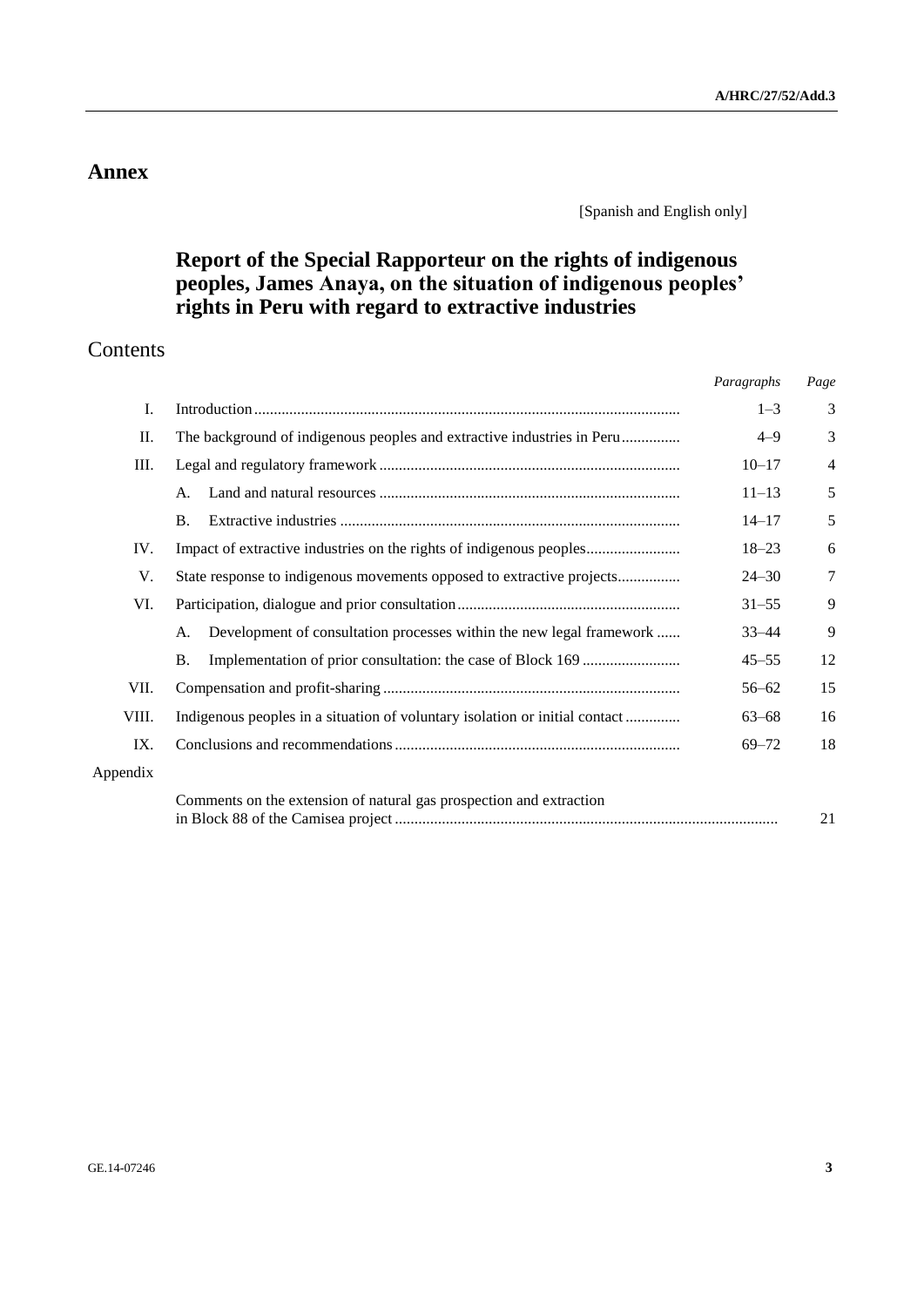## **I. Introduction**

1. This report examines the situation of the rights of indigenous peoples in Peru on the basis of information obtained during the visit of the Special Rapporteur to the country from 6 to 13 December 2013. The purpose of this visit was to assess the situation of the country's indigenous peoples, especially in relation to the impact of the extractive industries and the consultation and involvement of indigenous peoples in that context.

2. During his visit, the Special Rapporteur held a series of meetings with various representatives of national and regional governments, indigenous peoples, civil society and private enterprises. These meetings took place in the city of Lima and in various towns, localities and indigenous communities in the departments of Puno, Cuzco and Loreto. The Special Rapporteur visited two sites in the Amazon that are symbolic of the situation faced by indigenous peoples with regard to hydrocarbon projects in Peru: the Camisea natural gas project in the department of Cuzco and the oil exploration area known as Block 1-AB (now Block 192) in the department of Loreto.

3. The Special Rapporteur wishes to thank the Government of Peru for its exemplary cooperation during the visit and for the information it provided, including after the visit, as well as the United Nations Development Programme for its invaluable help with the visit. He also wishes to express his appreciation to the Pluspetrol company for facilitating visits to its operations in Cuzco and Loreto and for the information it provided on its projects in these departments. Lastly, he wishes to express his gratitude to the indigenous peoples and organizations for their cooperation, for inviting him to visit their territory and for sharing their accounts, concerns and hopes with him.

## **II. The background of indigenous peoples and extractive industries in Peru**

4. The present report concerns the indigenous peoples of Peru, that is, groups in various regions of the country who retain different ethnic and cultural traits that predate the colonial era. In Peruvian legal system, the term "peasant community" (*comunidad campesina*) includes the Aymara, Quechua and Uro indigenous communities of the Andean region, while the term "native communities" (*comunidades nativas*) covers the indigenous peoples of Peru's Amazon region. The 1993 Constitution recognizes the legal personality of peasant and native communities and guarantees their autonomy in respect of their organization, community work, the use and free disposal of their land and with regard to economic and administrative matters.<sup>1</sup>

5. There are no precise data concerning the indigenous population in Peru. The only ethnic indicator used in the last national census in 2007 was the language learned during childhood. According to the figures of this census, 15.9 per cent of the population of Peru (or 3,919,314 people) learned an indigenous language during childhood, Quechua and Aymara in the Andean region being the most widely spoken indigenous languages.<sup>2</sup> Furthermore, according to a 2007 census specifically of Amazonian indigenous peoples, there were 332,975 individuals from 60 different indigenous peoples in that region.<sup>3</sup>

 $1$  Constitution of Peru, art. 89.

<sup>&</sup>lt;sup>2</sup> National Statistics and Information Institute, 2007 National Censuses: Eleventh Population Census and Sixth Housing Census – Sociodemographic profile of Peru (2008), pp. 10 and 117.

<sup>&</sup>lt;sup>3</sup> National Statistics and Information Institute, Second Census of Indigenous Communities in the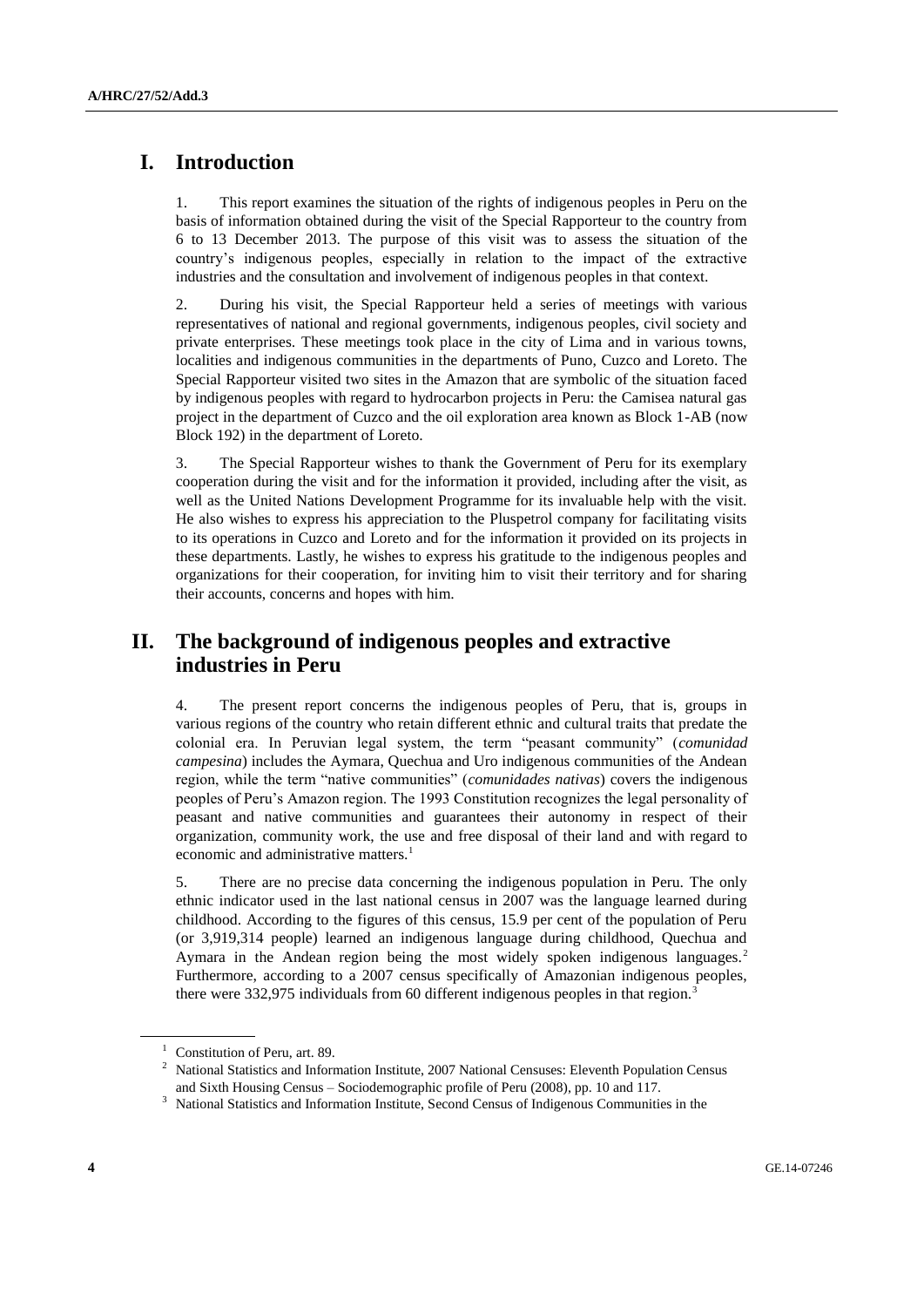6. Many of the challenges that indigenous peoples face in Peru relate to the extraction of natural resources, which has a long history in the country and is of prime importance for the national economy. In recent years, over half the country's exports consisted of mineral or hydrocarbon products. According to 2011 figures of the Ministry of Energy and Mines, 11.54 per cent of the territory is under operating licence; 1.05 per cent is being explored or exploited, while an estimated 10 per cent of the territory has unexplored mining potential.<sup>4</sup>

7. There are no precise official figures regarding the percentage of licensed territory that concerns indigenous land, whether titled or held by custom. However, in terms of hydrocarbon operations, an estimated 88 per cent of licensed areas in the Amazon region that are currently being explored or exploited overlap with the titled land of indigenous communities, while approximately 32 per cent of licensed areas overlap with reservations set up for peoples living in a situation of isolation or initial contact.<sup>5</sup>

8. As will be noted in chap. IV, in recent years many protests have been staged against extractive projects by members of indigenous peoples. However, the Special Rapporteur observed during his visit that, in general, the representatives of indigenous peoples did not reject extractive operations outright; rather, they stressed the need for their rights to be respected, including their rights over their traditional lands and waters, and their related rights to self-determination and to define their own development priorities.

9. One of the prerequisites for the fulfilment of indigenous rights in the context of extractive projects is their participation in the strategic planning process in this sector, including the selection and delineation of blocks for hydrocarbon exploration, the definition of initiatives for attracting investment and the choice of the priority to be given to extractive operations to promote economic development. As the Special Rapporteur has emphasized before, in addition to contributing to the observance of the rights of indigenous peoples, "indigenous participation in strategic planning for resource extraction will undoubtedly lend itself to greater possibilities of agreement with indigenous peoples on specific projects" on their territories (A/HRC/24/41, para. 51). Although the implementation of prior consultation has led to the greater inclusion of indigenous peoples in the granting of licenses for extractive projects (see chap. VI below), so far the indigenous peoples in Peru have not taken part in the strategic planning concerning natural resources.

### **III. Legal and regulatory framework**

10. Another prerequisite is the development and strengthening of a regulatory framework that fully recognizes indigenous peoples' rights over lands and natural resources and other rights that may be affected by extractive operations; that mandates respect for those rights both in all relevant State administrative decision-making and in the behaviour of extractive companies; and that provides effective sanctions and remedies when those rights are infringed either by government or by corporate actors (A/HRC/24/41, para. 44). Although progress has been achieved in Peru on the regulatory framework protecting indigenous lands and the obligation to consult indigenous peoples, in many aspects,

Peruvian Amazon, 2007, Vol. 1, December 2008, p. 12.

<sup>4</sup> Ministry of Energy and Mines, "Panorama y Proyecciones del Sector Minero: inversiones y operaciones para los próximos años" (Mining sector overview and forecast: investment and operations in the years ahead), 2011, p. 7.

<sup>&</sup>lt;sup>5</sup> Matt Finer and Martí Orta-Martínez, "A second hydrocarbon boom threatens the Peruvian Amazon: trends, projections, and policy implications", Environmental Research Letters, 16 February 2010, p. 4.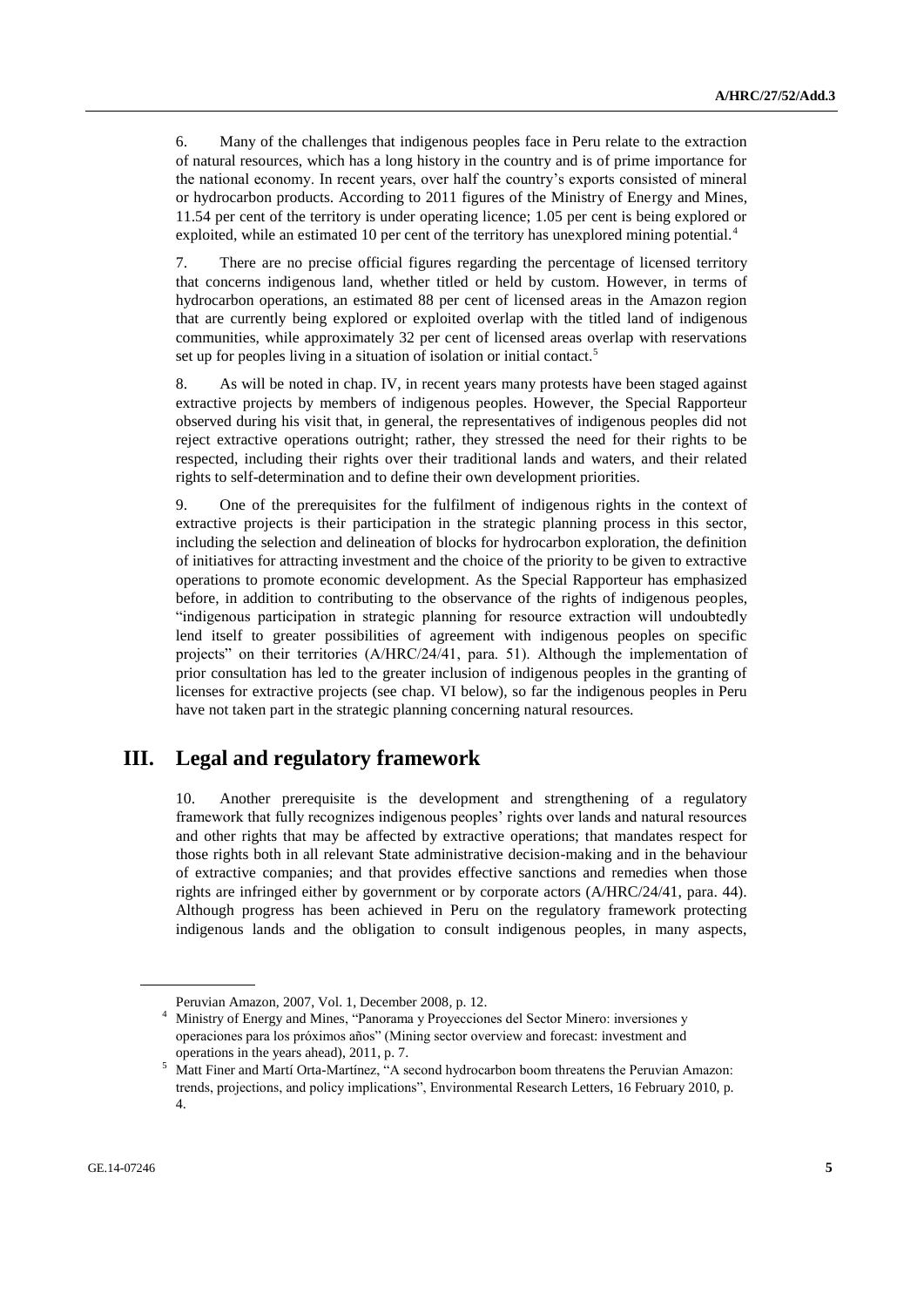indigenous peoples' rights remain inadequately protected in the face of extractive industries.

#### **A. Land and natural resources**

11. The ownership rights of peasant and native communities have been recognized under various laws, which also provide for the establishment of land titling procedures.<sup>6</sup> Thus the land of 6,381 indigenous peasant and native communities has been titled pursuant to these laws, while approximately 1,200 peasant and native communities are awaiting a title for lands that they occupy or claim. Article 89 of the 1993 Constitution stipulates that ownership of communal lands is not time bound.

12. There have been delays in indigenous land titling in recent years. In 2009, the authority to grant indigenous land titles was devolved to the regional governments, which led to significantly fewer titles being granted, so that for example no new titles have been granted to indigenous communities in the Amazon since 2010. The cutback is partly due to the lack of proper uniform procedures to guide regional government efforts regarding land titling. Accordingly, the Ministry of Agriculture was reinstated in 2013 as the leading body for the titling of peasant and native lands. In addition, the Ministry of Culture has been charged with coordinating the efforts of the various actors involved.

13. The rights of indigenous peoples over the natural resources within their titled or traditional lands are limited by the corresponding rights and interests of the State. According to the Constitution, renewable and non-renewable resources belong to the nation, while according to national law mineral resources and hydrocarbons are the property of the State.<sup>7</sup>

#### **B. Extractive industries**

14. Since the 1990s, a growing number of laws and policies have encouraged private investment, especially in the mining and hydrocarbon industries.<sup>8</sup> Since that time, there has been a significant increase in the number of licences awarded for the extraction of natural resources in all parts of the country, including indigenous territories.

15. In Peru, hydrocarbon activity is governed largely by the Organic Act on Hydrocarbons and other related environmental regulations. The State-owned company Perupetro, as the owner of extracted hydrocarbons, is authorized to enter into exploration and production contracts with private entities.<sup>9</sup> Under these contracts, licensees are entitled to apply for surface-access rights to the public and private lands where hydrocarbon deposits are located, a process that includes the possibility of government expropriation of

<sup>6</sup> See Act No. 24656, General Act on Peasant Communities (1987), arts. 1 and 2; Act No. 24657 on Peasant Communities – demarcation and titling of communal territories (1987), arts. 1-3; Act on native communities and the agricultural development of the forest and forest rim regions; Decree Law No. 22175 (1978), arts. 7, 8, 10 and 11; and its implementing regulations under Supreme Decree No. 003-79-AA (1979), arts. 4 and 5.

 $7$  Constitution of Peru, art. 66; Organic Act governing hydrocarbon activities within the national territory (Act No. 26221), art. 8; and Single Consolidated Text of the General Act on Mining (Supreme Decree No. 014-92-EM), Preliminary Title 1.

<sup>&</sup>lt;sup>8</sup> See, for example, Act No. 26505, Act on private investment in the development of economic activities in lands within the national territory and agrarian and native communities (1995), arts. 2, 10 and 11.

<sup>9</sup> Act No. 26221, art. 8.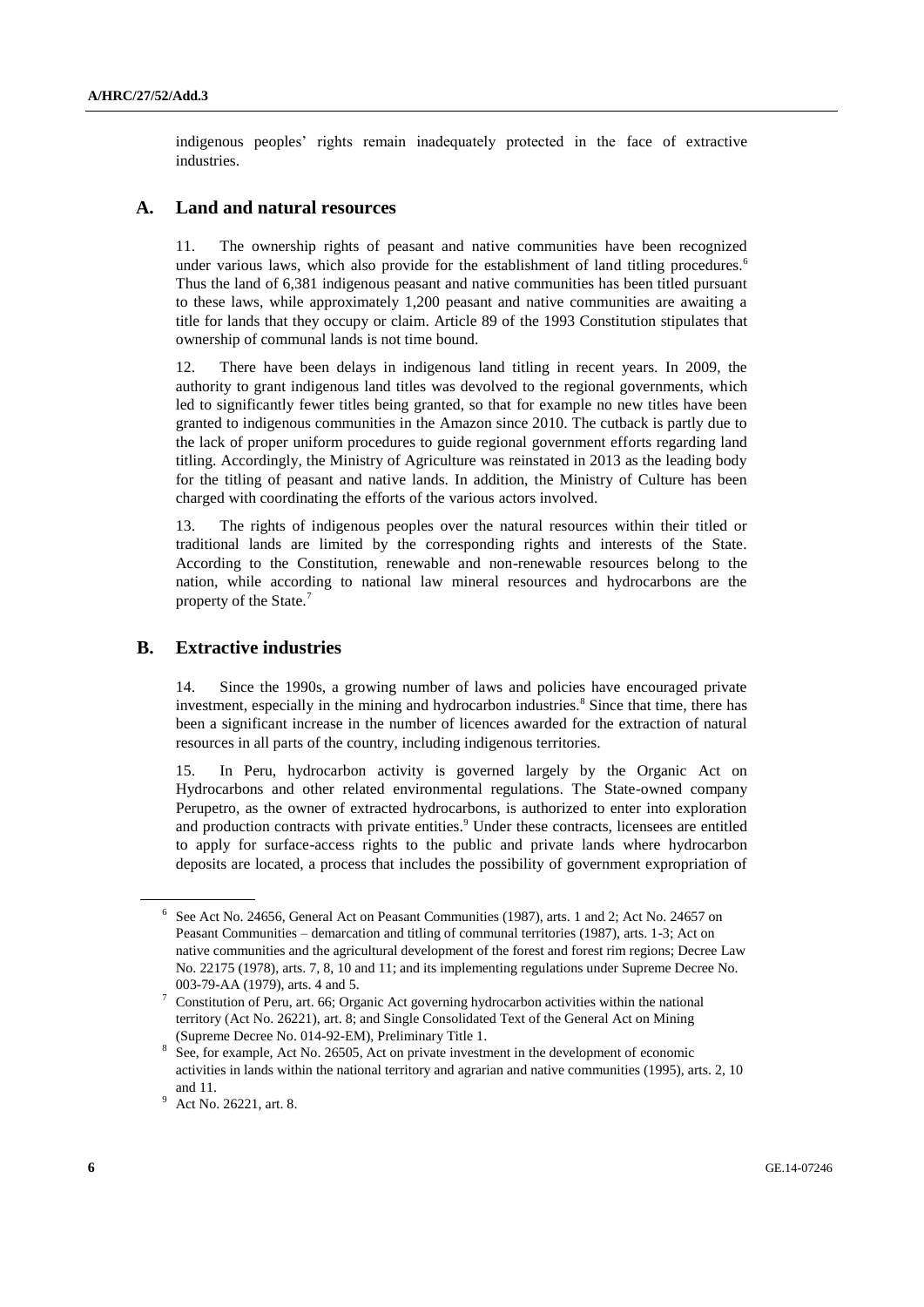private land on grounds of national and public necessity.<sup>10</sup> As will be discussed (see para. 39 below), Perupetro is required by national law to consult the indigenous peoples who will be affected by a license for hydrocarbon exploration and production before the executive decree approving the license is approved. $^{11}$ 

16. Mining activity, for its part, is regulated by a complex set of laws and regulations, with the Single Consolidated Text of the General Mining Act serving as the basis for awarding mining concessions.<sup>12</sup> Before an operating lease is signed, which gives the holder "the right to extract or concentrate the valuable part of a mineral aggregate", $^{13}$  it is necessary to obtain surface rights from the landowner, as well as to have an environmental certification, approval of water use studies and a series of other permits.<sup>14</sup> As will be noted below (para. 40), the Ministry of Energy and Mines has drawn attention to the need to consult the indigenous populations affected at various stages during the process.

17. With respect to environmental safeguards, before any natural resources exploration or exploitation activity can take place, a contractor must submit an environmental impact study, which must be approved by the Ministry of Energy and Mines. One recent area of concern is the Ministry's announcement that oil and gas exploration will no longer require an environmental impact study, as required under current legislation, a change that would be a serious step back in terms of environmental protection for these projects.

## **IV. Impact of extractive industries on the rights of indigenous peoples**

18. For decades, extractive industries have had a devastating social and environmental impact on several of the country's indigenous peoples, including on peoples in a situation of isolation or initial contact, without benefiting them greatly.

19. One concern has been that awarding concessions for the exploitation of natural resources in areas claimed by indigenous communities but for which they do not hold title may lead to disregarding any rights they might hold to the leased areas. It is worth noting that the Office of the Deputy Minister of Intercultural Relations of the Ministry of Culture has informed the Special Rapporteur that procedures for prior consultation with affected indigenous peoples will be put in place both in lands to which they hold title and in lands to which they do not (see section VI below).

20. One of the main problems to arise in the history of natural resource extraction in the country is the pollution caused by mining operations, which has still not been cleaned up. A good deal of this pollution was caused in the years before the development of the current environmental standards. It may be noted that informal and illegal mining, engaged in by roughly 60,000 persons nationwide (see para. 62 below), still takes place in entirely unregulated fashion, with devastating consequences for the environment. The Special Rapporteur also received information from community representatives from the district of Cojata (Huancané province, department of Puno) concerning the pollution caused by mining activities in the neighbouring Plurinational State of Bolivia, which has contaminated the Suches River, polluting grasslands and causing the death of alpacas, birds and other animals. Neither the Plurinational State of Bolivia nor Peru, it is alleged, is taking

<sup>10</sup> Ibid., arts. 82 and 84.

<sup>&</sup>lt;sup>11</sup> Ministerial Decision No. 350-2012-MEM/DM, art. 1.

<sup>12</sup> Supreme Decree No. 014-92-EM.

<sup>13</sup> Ibid., art. 18.

<sup>&</sup>lt;sup>14</sup> Ministerial Decision No. 003-2013-MEM/DM, annex 1.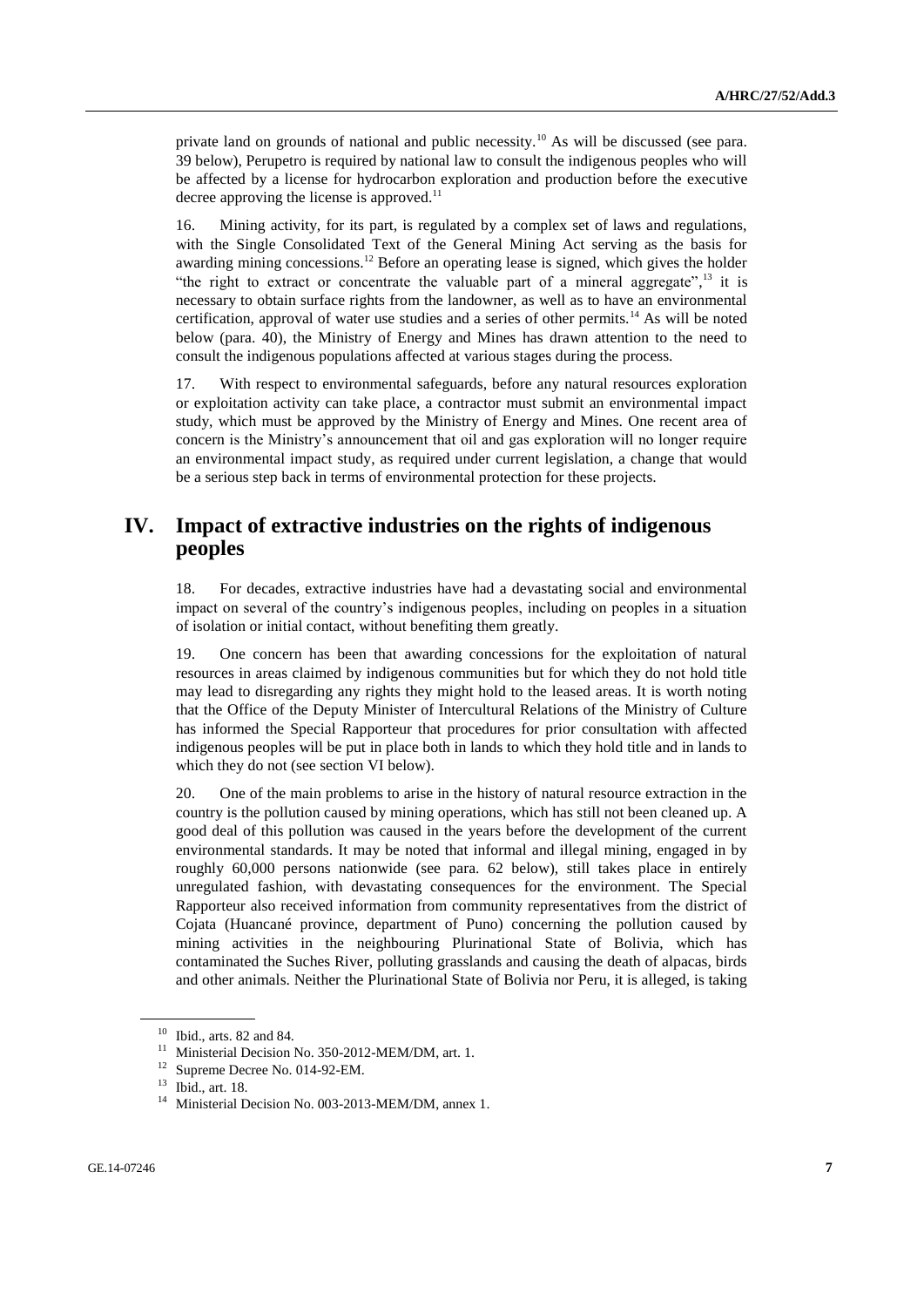responsibility for the clean-up. Indigenous women have told the Special Rapporteur that the pollution is affecting them above all because of changes to the quality and availability of water, the effects on livestock production (the sole source of work for many women) and the negative effects on their health.

21. A typical case of oil pollution in indigenous lands has been that of the so-called Block 1-AB, located in the basins of the Pastaza, Tigre, Corrientes and Marañón rivers, which are inhabited by the Quechua, Kichwa, Cocama and Urarina indigenous peoples. Starting in 1971, Occidental Petroleum carried out oil operations in the block until the year 2000, when it transferred the block to Pluspetrol. Over that period, industrial waste and other waste associated with oil production was dumped directly onto the land and into the waters used by the indigenous peoples of the four river basins. Pluspetrol took on the obligations undertaken by Occidental under the current environmental regulatory framework, which involves decontaminating the soils and the water sources of Block 1-AB.

22. In recent years, the Government has taken significant steps to deal with the situation in Block 1-AB, which include monitoring activities by such agencies as the Environmental Assessment and Oversight Office. Moreover, the company has also changed its practices to comply with current environmental regulations, and is also reusing all the produced water resulting from its operations, which should make it possible to avoid additional pollution. Nonetheless, there are still serious environmental problems resulting from the pollution of the bodies of water and soils used by the indigenous populations of the area, which has affected their food sources and their health. In his travels around the area of Block 1-AB, in the district of Andoas, the Special Rapporteur was able to observe the presence of oil in the Shanshococha, Ushpayacu and Pampaliyacu pools, or in the neighbourhood, as well as junkyards filled with equipment which had been used in the course of Occidental Petroleum's operations.

23. In 2013, the Ministry of the Environment declared states of emergency, lasting around 90 days, in the basins of the Pastaza, Corrientes and Tigre rivers, and launched immediate and short-term environmental clean-up operations and other measures to mitigate the effects of pollution on the water and food sources of the affected population. However, the indigenous peoples of these basins have not seen much in the way of results from the immediate and short-term clean-up operations undertaken under these states of emergency. An important factor in this respect has been the lack of any progress towards the development of specific regulations to identify the sources of pollution in the block and the corresponding measures required to undertake environmental rehabilitation, or to determine the organizations, public or private, responsible for undertaking such rehabilitation.

## **V. State response to indigenous movements opposed to extractive projects**

24. In view of the history of negative impacts on indigenous peoples' rights, the many protests that have arisen against government decisions to authorize extractive operations should come as no surprise.

25. The most widely known cases connected with protests against extractive industries in recent years include: the Bagua incidents of 2009, which resulted in the deaths of many indigenous and non-indigenous people and were the reason for an earlier visit by the Special Rapporteur to Peru (A/HRC/12/34/Add.8); the Aymara communities' opposition to the concession awarded to the Bear Creek Mining Corporation to go ahead with the Santa Ana mining project, which led to the investigation of dozens of Aymara persons; and the protests against the Conga mining project in the Cajamarca region, which prompted the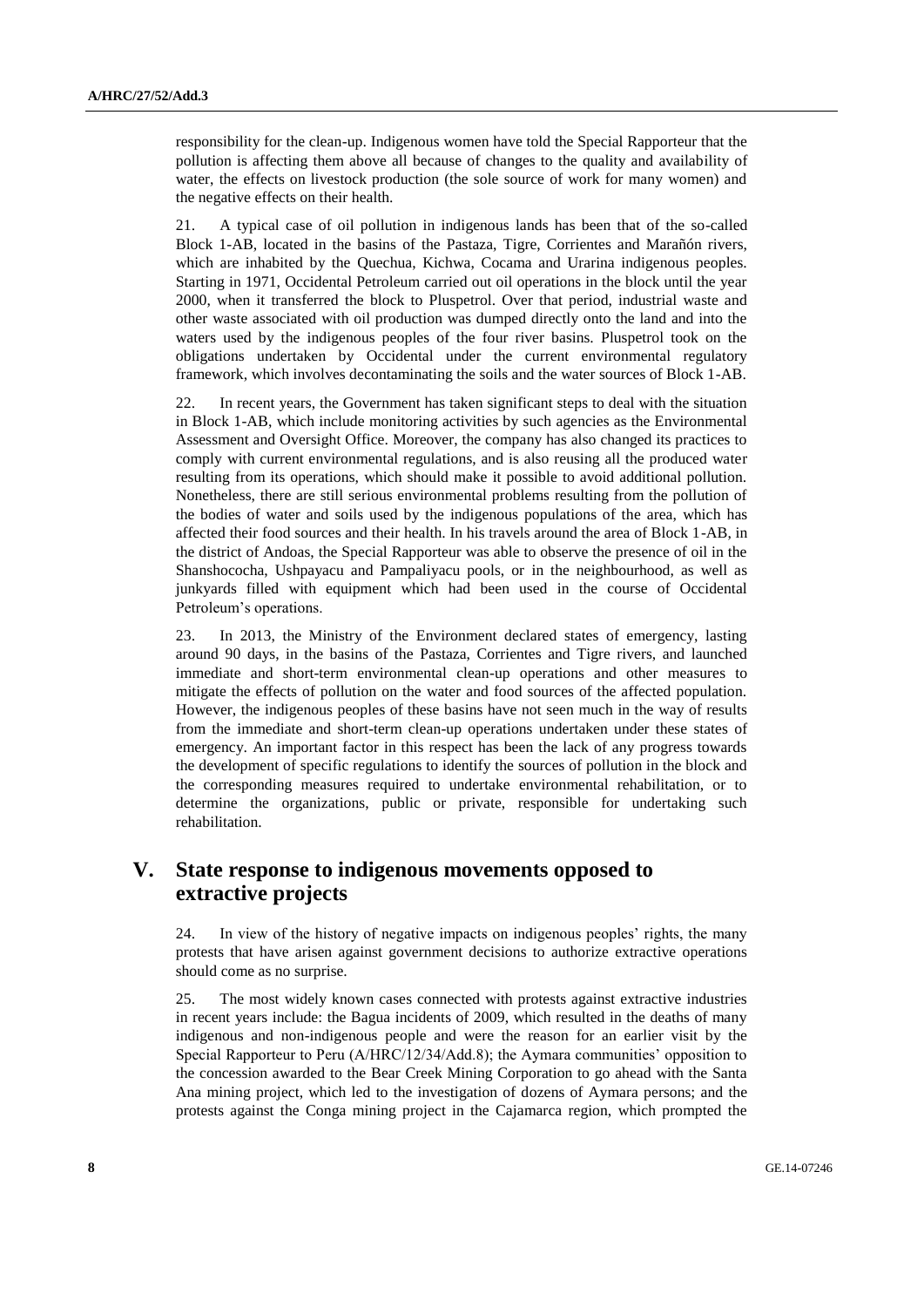declaration of two states of emergency, in 2011 and 2021, in addition to violent clashes between demonstrators and security forces in July 2012, that left five community members dead and scores injured.

26. The Government has told the Special Rapporteur that in Peru no one is denied the right of assembly for peaceful acts of social protest, pointing out that the suspension or limitation of that right has occurred only in cases where such protests have led to breaches of the peace or violations of the rights of third parties. The Government adds that any person who believes that his or her rights have been infringed by agents of the State may seek the criminal and civil remedies provided for by law.

27. Members of indigenous communities, however, consider that the Government's response to their protests against mining projects has in many cases been disproportionate. In this respect, there have been complaints of increasing reliance on the police and the armed forces to maintain order, as well as on government declarations of states of emergency in the areas where the protests are taking place. Concern has also been expressed about the role of police officials in the private security services of extractive companies, and about the appropriate degree of State supervision of such police officials' performance in situations of social conflict.

28. At the same time, members of indigenous communities have had difficulty gaining access to the justice system to obtain redress for harm caused by law enforcement officials in the context of social unrest. This is partly due to the fact that the courts allegedly refuse to try members of the police and other State officials responsible for these incidents, and partly to the costs and time limits related to civil court proceedings. An alarming development in that regard is a new act published in January 2014, which amends the Criminal Code to exempt from responsibility members of the armed forces and the police who, "in their official capacity, and when using their weapons or another means of defence, cause injury or death".<sup>15</sup>

29. At the same time, there have been allegations of undue "criminal prosecution" of indigenous persons who took part in protests against extractive operations and were accused of various offences such as extortion, disturbance of the public order, sedition and destruction of property. In addition, indigenous persons assert that they encounter problems in court cases against them on account of cultural and linguistic barriers, the lack of interpreters qualified to assist them and a shortage of funds, which compromise their ability to mount a legal defence.

30. The Government, for its part, notes that specific measures are provided to guarantee the defence rights of indigenous persons facing legal proceedings. In 2012, according to information received, the Directorate-General of the Public Defender Service assigned public defenders in indigenous matters in the departments of Amazonas, Loreto, San Martín and Ucayali, ensuring the defence of 25 indigenous persons charged in connection with the Bagua incidents. In addition, the Special Rapporteur has continued receiving information on detentions and criminal prosecutions, allegedly baseless, arising from the 2009 Bagua incidents. The Bagua district-attorney's office apparently sought life sentences for two of the three indigenous persons imprisoned following the Bagua incidents, whereas none of the police officers responsible for the deaths of indigenous people has been similarly charged.

<sup>&</sup>lt;sup>15</sup> Act No. 30151 (13 January 2014).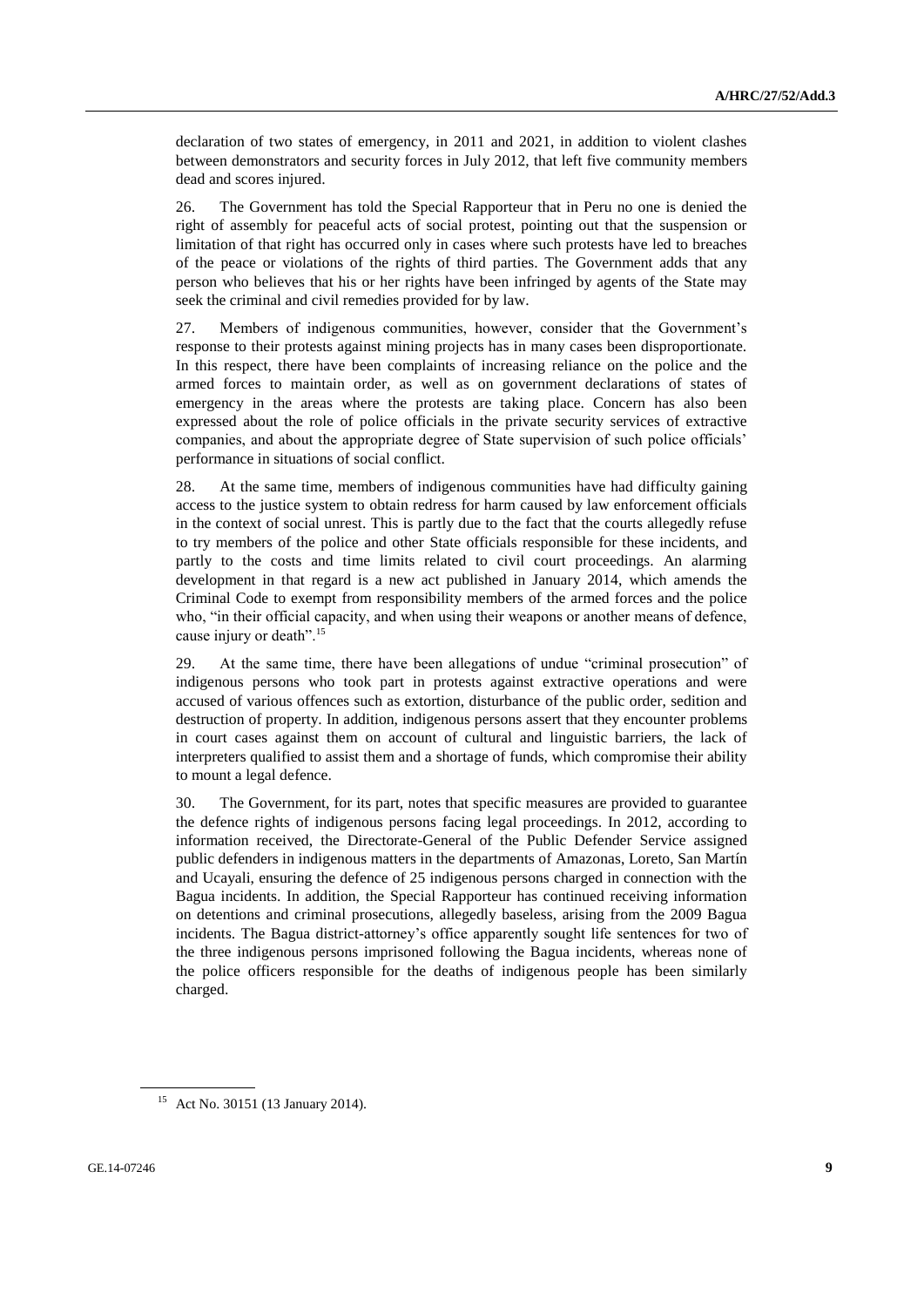# **VI. Participation, dialogue and prior consultation**

31. There is no doubt that, thanks to the efforts made to overcome the unrest in recent years, considerable progress has been achieved towards creating venues for dialogue and consultation with indigenous peoples. One such step was the establishment in 2013 of the National Dialogue and Sustainability Bureau of the Office of the Council of Ministers. The Bureau works in areas of real or potential unrest in order, amongst others, to set up multisectoral discussions forums, to increase the presence of the State and to help improve relations between companies and communities.<sup>16</sup> Many disputes have been dealt with by the Bureau, the great majority of them having to do with the extractive industry and the exploitation of natural resources. The Government reports that by March of the current year the Bureau had resolved 86 cases of social disputes.

32. Another recent advance has been the development of a legal framework for consulting indigenous peoples: Act No. 29785, On the Right of Indigenous or Aboriginal Peoples to Prior Consultation, recognized in the International Labour Organization (ILO) Indigenous and Tribal Peoples Convention, 1989 (No. 169), of September 2011 (the Prior Consultation Act); and the regulations implementing the Act.<sup>17</sup> It may be noted that some representatives of indigenous communities and non-governmental organizations (NGOs) have expressed concern about some provisions of the Prior Consultation Act, and the implementing regulations in particular.

#### **A. Development of consultation processes within the new legal framework**

33. The Prior Consultation Act focuses on the procedural aspects of consultations with indigenous peoples. It contains positive components that reflect current international standards, including those according to which consultations must take place before the event,<sup>18</sup> in good faith,<sup>19</sup> in the language of the indigenous peoples affected,<sup>20</sup> offering timely information,<sup>21</sup> over a reasonable time frame<sup>22</sup> and through a process of intercultural dialogue. <sup>23</sup> The Act states that the aim of consultation is to reach an agreement with indigenous peoples,<sup>24</sup> but without specifically requiring consent as an absolute precondition in cases of significant impact, which has been a matter of concern pointed out by some NGOs. Failing an agreement or consent, it is, according to the Act, "the responsibility of State agencies to take all necessary measures to guarantee the collective rights of indigenous peoples".<sup>25</sup> The Government has stressed that, in any case, whatever measure is taken must not leave the rights of indigenous peoples unprotected or place their survival at risk.

<sup>&</sup>lt;sup>16</sup> Office of the President of the Council of Ministers. "Institucionalizando el diálogo a un año de gestión: Experiencias y aportes de la ONDS-PCM 2012–2013" (Institutionalizing dialogue following one year of management: experiences and contributions of the National Dialogue and Sustainability Bureau of the Office of the President of the Council of Ministers, 2012–2013), p. 26.

<sup>&</sup>lt;sup>17</sup> Supreme Decree No. 001-2012-MC ("Implementing regulations").

<sup>&</sup>lt;sup>18</sup> Act No. 29785, art. 2.

 $^{19}$  Ibid., art. 4 (c).

<sup>&</sup>lt;sup>20</sup> Ibid., art. 16.<br><sup>21</sup> Ibid. art. 4.6

<sup>&</sup>lt;sup>21</sup> Ibid., art. 4 (g).

 $\frac{22}{23}$  Ibid., art. 4 (e).

Ibid. art. 14.

<sup>24</sup> Ibid., art. 3.

<sup>25</sup> Ibid., art. 15.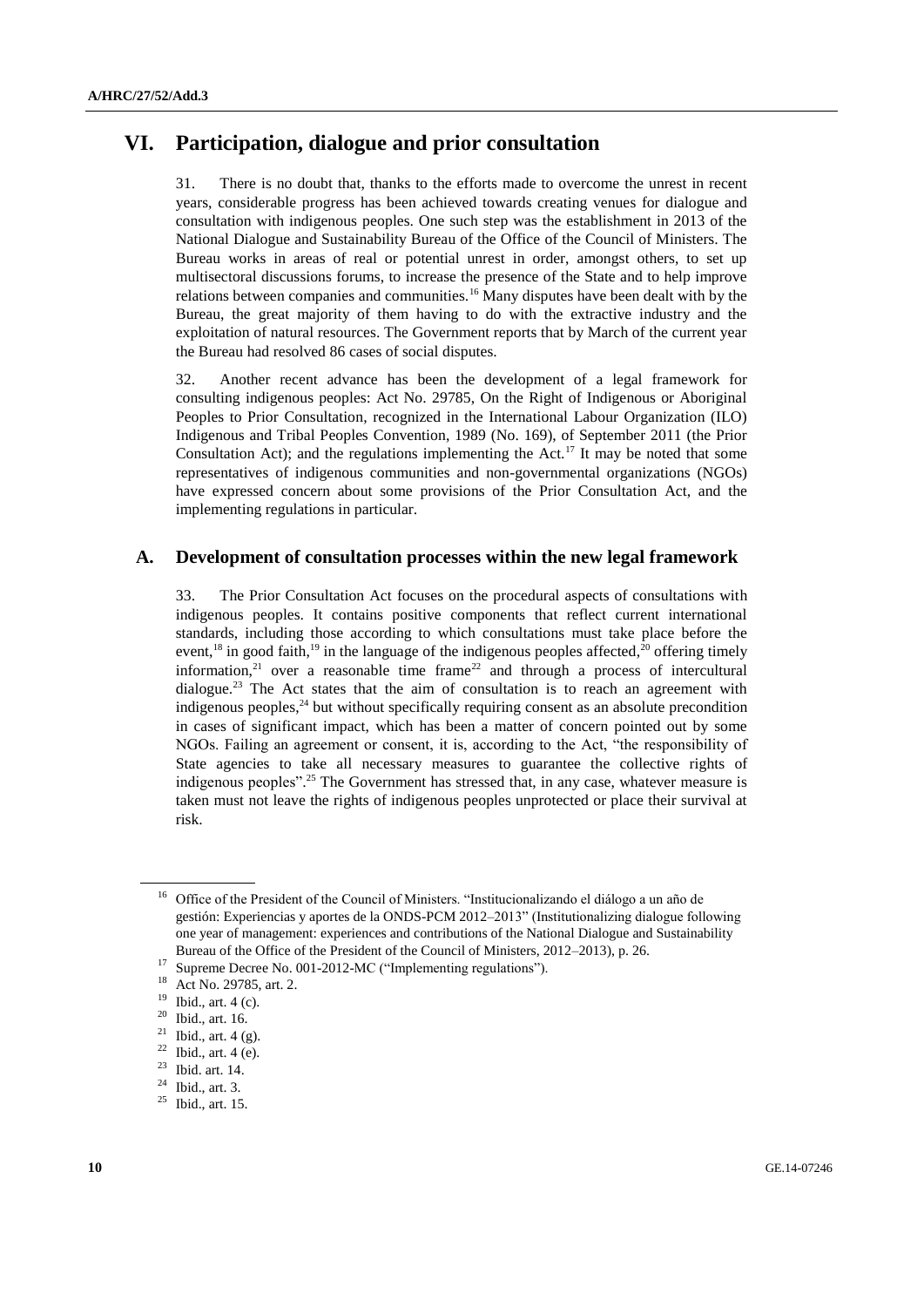34. Significantly, the Act requires that the legislation should be interpreted "in accordance with the obligations provided for in ILO Convention No.  $169^{\circ},^{26}$  while the implementing regulations state that the coordination of consultations done by the Office of the Deputy Minister of Intercultural Relations must take account of the United Nations Declaration on the Rights of Indigenous Peoples.<sup>27</sup>

35. While there are positive aspects to the consultation procedure governed by the Prior Consultation Act and its implementing regulations, the challenge now is to implement prior consultation in such a way that the full spectrum of the human rights of indigenous peoples is recognized and safeguarded. As the Special Rapporteur has noted previously, consultation should function as "a safeguard for the internationally recognized rights of indigenous peoples that are typically affected by extractive activities carried out within their territories" (A/HRC/24/41, para. 85) and not only as a mechanism for obtaining approval for the legislative or administrative measure concerned. Moreover, in the context of consultations concerning extractive industries, the State should ensure "that other applicable safeguards are implemented as well, in particular steps to minimize or offset any limitation on the rights through impact assessments, measures of mitigation, compensation and benefit sharing" (para. 88).

36. A case that could constitute a significant step forward in this respect is that of the indigenous peoples affected by petroleum-related activities in Block 1-AB. After the government announcement in 2012 that the block would be put out to tender and that the process would be subject to prior consultation, the indigenous peoples concerned jointly submitted a five-point agenda with five points that would need to be addressed in any resulting consultation process. Those items were: rehabilitation of the areas previously affected in Block 1-AB and the adjacent Block 8; the award of titles to their lands; completion of a social and environmental study; compensation for the use of the lands; and compensation for the pollution resulting from 40 years of oil exploration. In October 2013, the authorities undertook to set up a "development panel" with the participation of the Government, the company and the indigenous communities affected to seek a negotiated response to the demands of the indigenous communities.

37. The Government of Peru has made significant efforts to make progress with the implementation of the new legislative consultation mechanism. However, according to both State representatives and indigenous peoples, the Government is still in the process of building its capacity to implement prior consultation in methodological, logistical and budgetary terms.

38. In its task of overseeing the implementation of the consultation process, the Office of the Deputy Minister of Intercultural Relations of the Ministry of Culture has created various management tools.<sup>28</sup> A first step was the formulation of a methodology guide, published in April 2013. The guide contains positive aspects and establishes many of the initial instructions for conducting prior consultation. Nevertheless, there are several sectors that promote the consultation process responsible for determining key elements of the process, including the following: the actual consultation measure; when the process should be applied; the necessary information to be provided; the involvement of legal-technical advisers; and the measures needed to guarantee the rights of indigenous peoples in the

<sup>&</sup>lt;sup>26</sup> Ibid., art. 1; see also arts. 1. 5, 3, 5 and 6 of the implementing regulations.

<sup>27</sup> Implementing regulations, art. 1.4.

<sup>&</sup>lt;sup>28</sup> Examples include: the establishment of a register of consultation interpreters and facilitators; the establishment of an administrative procedure for the right of petitition; the training of interpreters in indigenous languages; the training of indigenous representatives in prior consultation; and technical assistance for State bodies.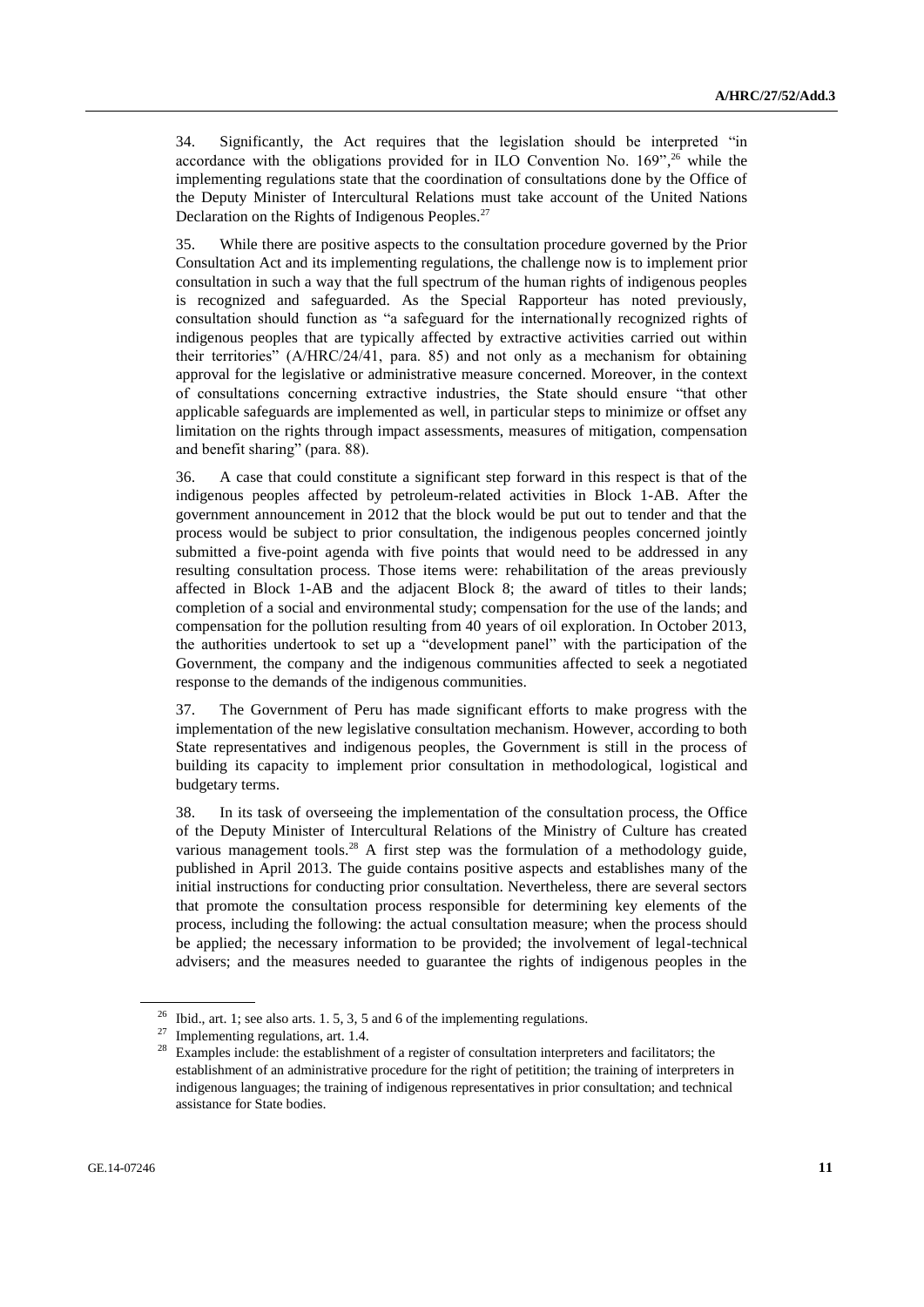event that no agreement is reached. It is feared that, as a result, the consultation process will be applied inconsistently among different sectors. In that regard, the guide has been criticized for not being sufficiently clear or specific about the minimum requirements relating to these issues, and until now there has been no alternative mechanism to provide guidance for decisions taken by those promoting the process.

39. In effect, owing to this lack of guidance, there are signs that the various sectors promoting the consultation process are developing practices that give rise to concern. For example, in the hydrocarbon sector, as mentioned in paragraph 15 above, according to the Ministry of Energy and Mines, the consultation would be conducted by the State-owned company Perupetro before the supreme decree is issued approving the conclusion of contracts for the exploration and exploitation of oil and gas deposits. <sup>29</sup> For other activities, such as the development of pipelines and the transportation of gas or modification of a concession, the consultation would be conducted by the General Directorate of Hydrocarbons before the concession is granted or modified. While it is important that indigenous peoples should be consulted in the early decision-making stages, it would seem that no provision has been made for the involvement of indigenous peoples in decisions beyond the very early stages.

40. To date, the Prior Consultation Act has not been implemented in relation to mining projects and it is still unclear which consultation procedure would be applied in this context within the new legislative regime. The new Single Consolidated Text on administrative procedures, which describes the process used by the Ministry of Energy and Mines for granting concessions (see para. 16 above), identifies three stages in which to conduct prior consultation: (a) prior to authorization of the construction works; (b) prior to the start of exploration activities; (c) prior to approval of the mining plans.<sup>30</sup> However, there is no provision for consultation before the mining concession is granted, which precedes all these stages, assuming that the mining concession does not, in itself, constitute "authorization for the holder to carry out exploration, exploitation or mineral extraction".<sup>31</sup> The Special Rapporteur considers that this position should be reviewed because in any case a concession for potential mining activities on indigenous land is definitely a decision that is likely to affect the rights of indigenous peoples. At the same time, the Government has informed the Special Rapporteur that, in addition to prior consultation, after the concession has been granted, a public participation process is initiated to communicate "the effects of the concession rights granted by the State, the mining activities, the environmental obligations, and the rights of the populations involved, amongst others".<sup>32</sup>

41. Another key stage for the implementation of the Prior Consultation Act, required under the Act itself, $33$  is the establishment of a database of the country's indigenous peoples.<sup>34</sup> The purpose of the database is to facilitate identification of the groups who need to be consulted. According to the Act, the database "does not directly grant any rights".<sup>35</sup> The Office of the Deputy Minister of Intercultural Relations is also preparing a land registry of indigenous territories, both titled and untitled, to serve as a reference tool for the identification of indigenous groups affected by a project.

<sup>29</sup> Ministerial Decision No. 350-2012-MEM/DM.

 $\frac{30}{11}$  Ministerial Decision No. 003-2013-MEM/DM, Annex 1.<br> $\frac{31}{11}$  Letter dated 12 January 2014 oddressed to the Special Bo

Letter dated 13 January 2014 addressed to the Special Rapporteur by the Deputy Minister for Energy, Edwin Quintanilla Acosta.

 $32$  See Supreme Decree No. 028-2008-EM.

 $33$  Act No. 29785, art. 20; see also Implementing Regulations, art. 29.<br> $34$  Authorized under Deputy Ministerial Decision No. 202, 2012 MC

Authorized under Deputy Ministerial Decision No. 202-2012-MC.

<sup>&</sup>lt;sup>35</sup> Implementing Regulations, art. 29.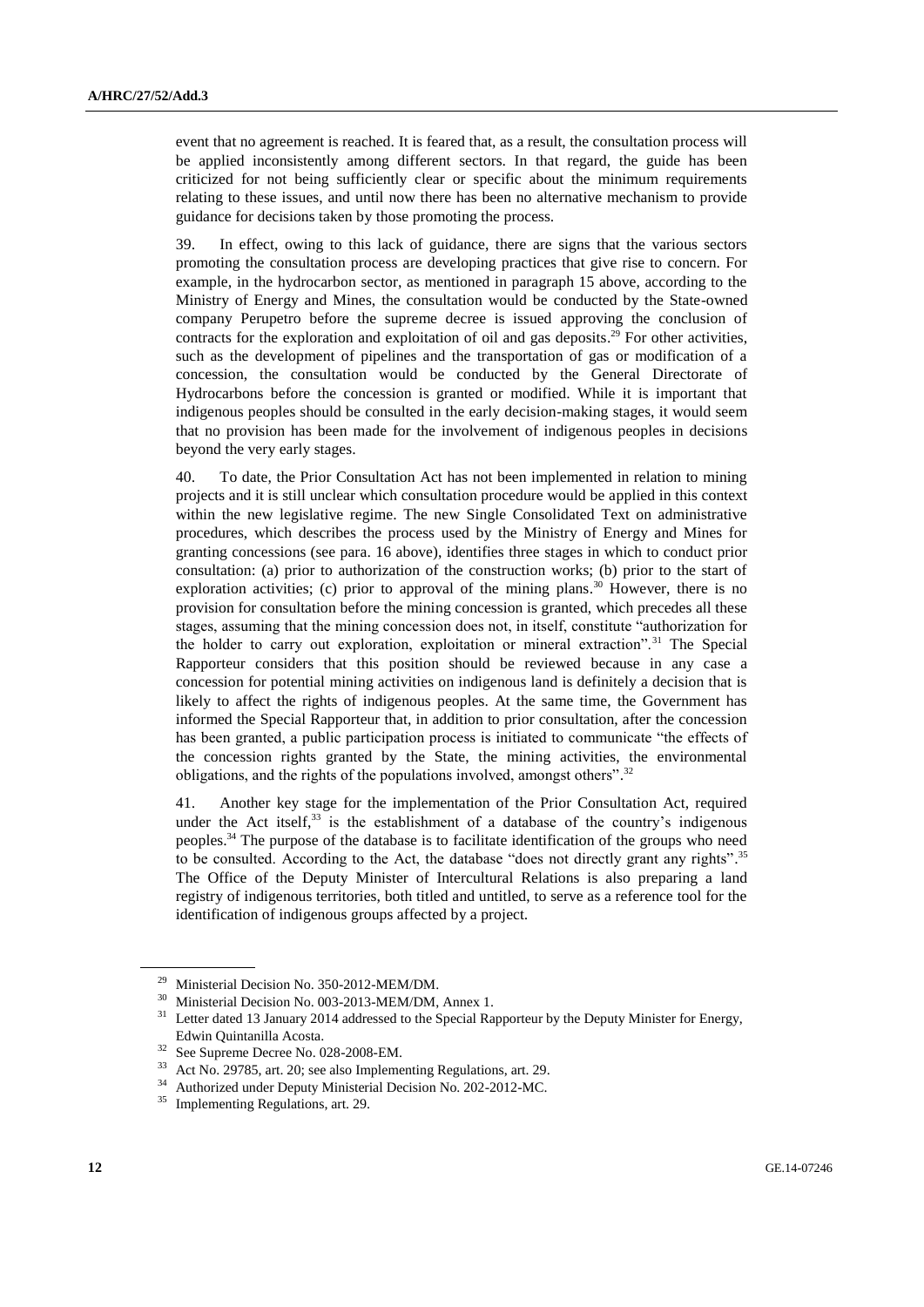42. The Prior Consultation Act notes that "peasant or Andean communities and native communities or Amazonian peoples may also be identified as indigenous peoples, in accordance with the given criteria", <sup>36</sup> and the database published by the Office of the Deputy Minister of Intercultural Relations includes both Amazonian and Andean groups. However, certain Andean groups will be considered on a case-by-case basis for inclusion in the database, according to the criteria established by the Act. These criteria include both objective factors (descent of the indigenous peoples, links with the occupied territory, specific customs and institutions, and cultures that are different from other sectors of the national population) and subjective factors (collective indigenous identity).<sup>37</sup> Some indigenous representatives consider that these criteria are too restrictive and that they leave the Government at liberty to determine who is indigenous and entitled to consultation.

43. Indigenous peoples in a situation of isolation or initial contact are also included in the database for prior consultation, a fact which has been criticized by some people. Nevertheless, as will be discussed (see section VIII below), the Government does not carry out prior consultation relating to legislative or administrative measures which would affect these peoples, owing to their particular condition, a policy which the Special Rapporteur considers should be reviewed in the case of indigenous peoples in initial contact.

44. Lastly, there are concerns over the position of the Government on the nonapplicability of prior consultation in relation to concessions granted before the entry into force of the Act on Prior Consultation in 2011. This position is based on the assertion that the provisions of the Act are not retroactive.<sup>38</sup> The Special Rapporteur received information following his visit to the effect that the Office of the Deputy Minister of Intercultural Relations refused to apply prior consultation in relation to oil-related activities in Block 156, located near Lake Titicaca in Puno province, on the grounds that the oil concession had been granted in 2009. However, the Government has officially recognized that the obligation to conduct consultation has existed since the entry into force for Peru in 1995 of the International Labour Organization Indigenous and Tribal Peoples Convention, 1989 (No. 169), independently of the entry into force of the Prior Consultation Act. The Special Rapporteur nevertheless considers that, insofar as the effects on the human rights of indigenous peoples of a project initiated in the past continue to be felt in the present, these effects should be the subject of consultation, in accordance with the jurisprudence of the International Labour Organization's Governing Body on the obligation to conduct consultations in accordance with Convention No. 169.<sup>39</sup>

#### **B. Implementation of prior consultation: the case of Block 169**

45. To date, only one consultation process has been completed under the new legislative regime governing a natural resources extraction project, for the hydrocarbon exploitation project in Block 169 in the Department of Ucayali, which has resulted in agreements between the indigenous peoples concerned and Perupetro, the State body responsible for promoting such projects. The block extends over 400,000 hectares in the provinces of

 $^{36}$  Act No. 29785, art. 7.

 $rac{37}{38}$  Ibid.

<sup>38</sup> This assertion is based on the second of the Final Complementary Provisions of the Implementing Regulations.

See the report by the Committee set up to examine the complaint alleging non-observance by Ecuador of the Indigenous and Tribal Peoples Convention, 1989 (No. 169) made under article 24 of the ILO Constitution by the Ecuadorian Confederation of Free Trade Unions (GB 277/18/4; GB 282/14/2) (2001), paras. 37–40.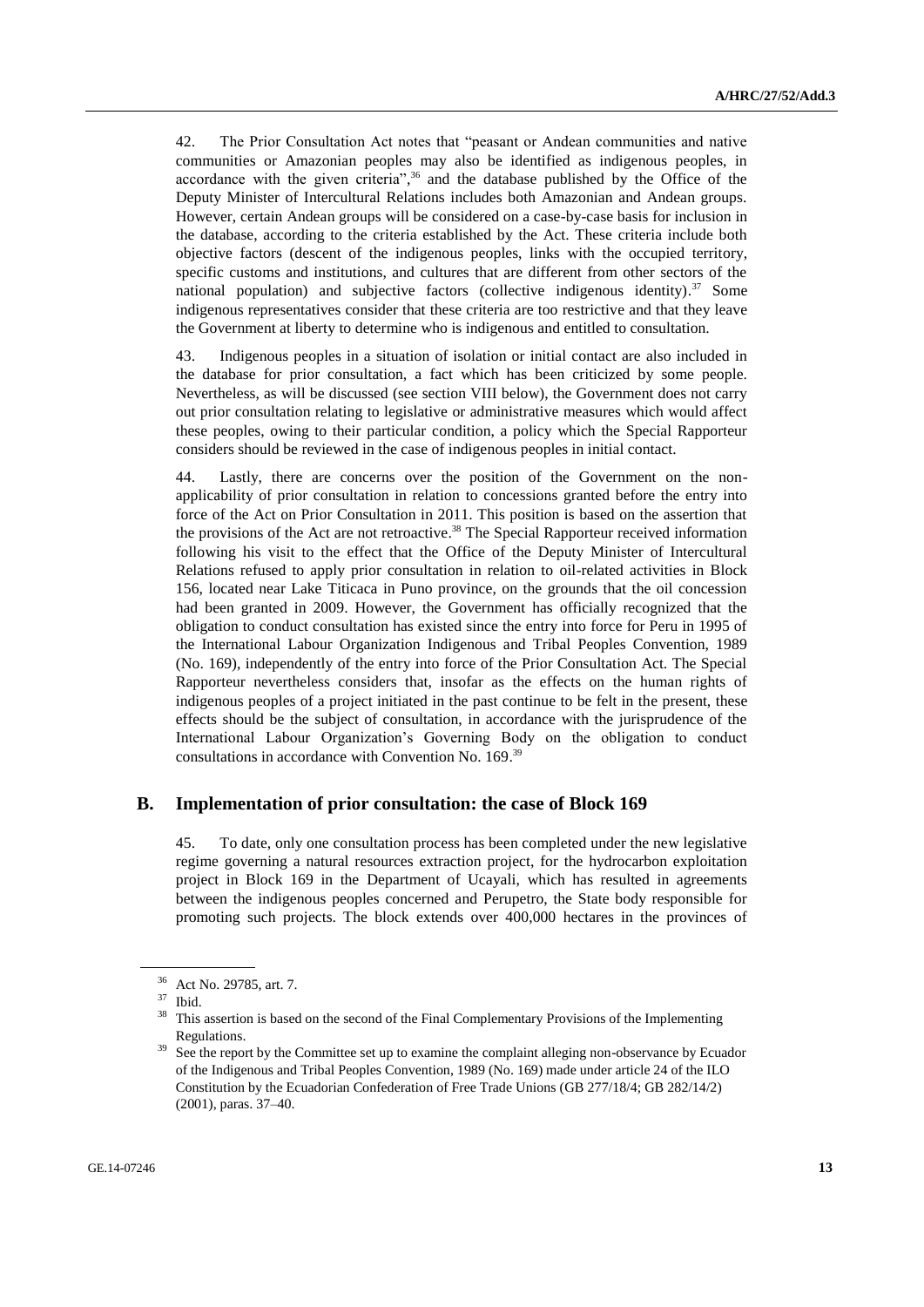Coronel Portillo and Atalaya in the Ucayali region, where the Amahuaca, Asheninka and Yaminagua indigenous communities live.

46. In accordance with the above-mentioned decision of the Ministry of Energy and Mines (paras. 15 and 39 above), the measure identified as specifically related to the consultation process in cases of hydrocarbon projects is the Supreme Decree approving the conclusion of contracts for the exploration and exploitation of oil and gas deposits. <sup>40</sup> This measure includes the future "implementation of diverse hydrocarbon exploration activities, such as geological fieldwork, seismic research, and exploratory drilling; and hydrocarbon exploration activities, development drilling, battery installation and production facilities", but without specifying these future activities.<sup>41</sup>

47. Within this legal framework, prior consultation related to Block 169 was conducted before the fundamentals of the future project had been determined, including the nomination of the project operator, the methods of exploration and extraction of gas and petroleum, and the extent of their impact. Nonetheless, the process carried out provides a significant example of the progress and shortcomings of the practical implementation of prior consultation related to extractive projects.

48. In mid-2013, Perupetro, jointly with the Office of the Deputy Minister of Intercultural Relations, initiated a process of identifying indigenous representatives to be consulted, by visiting the communities in the areas affected. It seems, based on its own evaluation, that Perupetro identified the possible effects of the planned extraction activities on members of these communities, reporting potential impacts on the land, culture, health and intercultural education. In October 2013, a series of meetings were held with local and regional organizations representing indigenous communities to formulate a "consultation plan", in which the stages and time frames of the consultation were determined and the representatives who would participate in the dialogue were selected. The possible effects mentioned were highlighted in the consultation plan.<sup>42</sup>

49. The information stage lasted 30 days, during which Perupetro provided general information on the petroleum-related activities, the possible effects on collective rights and the risks that such activities entail; environmental protection and the standards and measures to mitigate or prevent related risks; any taxes, royalties and compensation that the companies might have to pay; employment opportunities and easement considerations. This information was conveyed by means of dialogues, workshops, written information and radio announcements, most of the content of which was translated into the relevant languages. From the information available, it would appear that Perupetro did not provide indigenous peoples with information concerning the potential economic benefits and profits generated by petroleum-related activities, beyond royalties and compensation, contrary to the Special Rapporteur's previous recommendation (A/HRC/24/41, para. 64). The Office of the Deputy Minister of Intercultural Relations provided technical assistance regarding the current regulations on prior consultation and collective rights, and on training for translators and interpreters.

50. The dialogue stage was attended by representatives of most of the communities identified as affected by the consultation process, as well as representatives of Perupetro, the Office of the Deputy Minister of Intercultural Relations and the Ombudsman's Office. Furthermore, Perupetro invited the regional indigenous organizations to attend all stages of the process, although they were not able to ensure consistent or active participation. It is worth noting that the indigenous community representatives who participated in the process

<sup>40</sup> Ministerial Decision No. 350-2012-MEM/DM.

<sup>41</sup> Consultation Plan, p. 13.

 $42$  Ibid., Annex 6.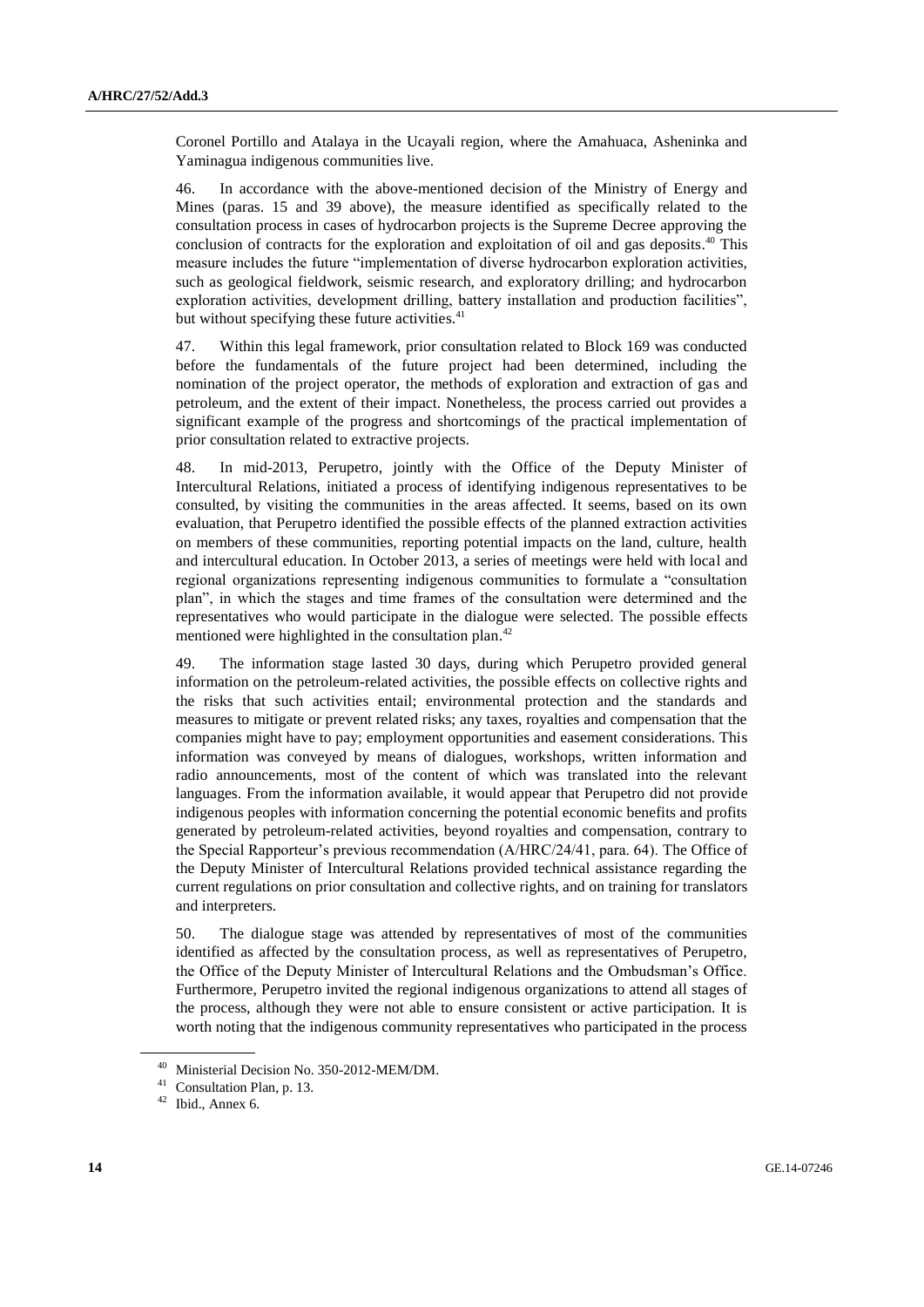did not have access to state-independent legal or expert advice, as recommended by the Special Rapporteur as part of the necessary measures to address power imbalances between the negotiating parties (ibid.).

51. There is no information available on the internal discussions of the communities during the internal evaluation process. However, the results of these discussions are known, as they were presented to Perupetro in the form of proposals for negotiation during the dialogue stage. During this stage, the indigenous representatives proposed the titling of their lands, as well as the provision of various social services, such as the construction of schools and health clinics, and electricity networks.<sup>43</sup> However, these proposals were deemed to be "unrelated to the administrative measures" pertaining to the consultation process, and, in accordance with the Perupetro proposal, it was agreed that these requests should be referred to the competent State institutions "for evaluation within the scope of their competence and a decision on admissibility". <sup>44</sup> In the view of the Special Rapporteur, it is unwise to exclude these subjects from the dialogue process, given that security of land tenure is a subject of central importance in any discussion on extractive projects within the territories in question, and that an environment of trust needs to be created in order to reach lasting agreements (ibid, para. 72).

52. Regarding the proposals which were classified as "related to the administrative measure", the communities identified their priorities as a labour preference contract, respect for collective rights, concerns over pollution, and revision of any future contract authorizing hydrocarbon exploration and exploitation. These priorities formed the basis for development of the eight agreed points. In the agreements, Perupetro undertook to monitor the project and periodically furnish information to the community on its impacts. For example, with regard to respect for the rights of indigenous peoples, Perupetro undertook to "visit communities in the area of the hydrocarbon exploration and exploitation projects in order to gain first-hand knowledge of the situation of the communities relating to their collective rights"; and, regarding the concerns of the indigenous communities over possible pollution, Perupetro undertook to coordinate with the future contractor "in order to implement community monitoring programmes with the participation of representatives from the community in the area directly affected by the project, in accordance with current regulations".

53. These agreements concluded the consultation process and it was agreed "to approve the decision on the implementation of the administrative measure: the supreme decree which would approve the signing of the licensing contract for hydrocarbon exploration and exploitation in Block 169", in preparation for the contract.<sup>45</sup>

54. There are positive aspects to the consultation procedure related to Block 169, including the joint development of a consultation plan and methodology. However, in the view of the Special Rapporteur, the agreements reached are inadequate for various reasons. They do not contain the fundamentals in order to be considered equitable agreements centred on the rights of indigenous peoples, such as mitigation of the impacts and the effective participation of the indigenous peoples in the development of the project and its eventual benefits (see also chapter VII below). Nor is there any guarantee that the communities affected can revise or participate in the negotiation of the agreement to be signed between the Government and the contractor for oil and gas exploration and exploitation, despite the indigenous representatives having expressed this concern. In that

Record of proposals by the indigenous peoples concerning Block 169 unrelated to the administrative measure pertaining to the Prior Consultation process for Block 169 (19 December 2013) p. 1.

<sup>44</sup> Ibid., p. 2.

<sup>45</sup> Directive No. 003-2014 (13 January 2014).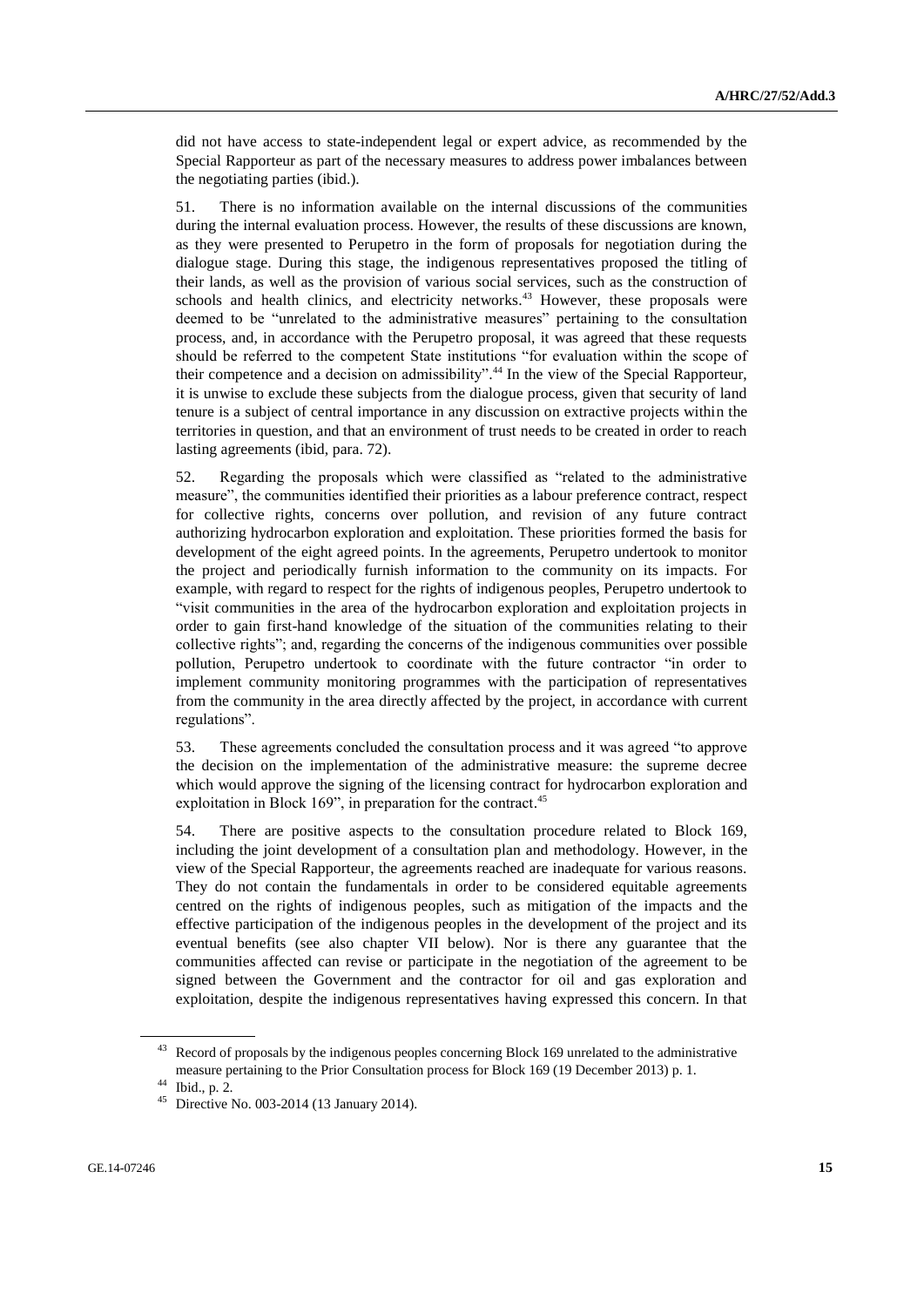regard, it was agreed only that "Perupetro will provide periodic information (every four months) on the activities carried out as part of the hydrocarbon exploration and exploitation projects". Furthermore, the agreements reached do not appear to offer adequate protection for the substantive rights of the indigenous communities affected, especially during future hydrocarbon exploitation in the block.

55. According to the Government, there are plans for seven consultation processes relating to hydrocarbon projects in 2014, which offers many opportunities for improving the process and achieving better results. It should be pointed out that the Government has conducted consultation processes beyond the context of extractive projects, relating to the national policy on intercultural health, the development of the Sierra del Divisor national park, the implementing regulations for the Act on languages, those for the Act on forestry and forest fauna, and several other administrative measures at regional level.

## **VII. Compensation and profit-sharing**

56. Where extractive projects are carried out within their territories, indigenous peoples should accrue compensation and direct financial benefits for allowing access to their territories and for any agreed-upon adverse project effects, as well as because of the significant social capital they contribute under the totality of historical and contemporary circumstances (A/HRC/24/41, paragraph 76). However, while in Peru legislation does not provide for indigenous peoples' direct participation in royalties or taxes derived from extractive projects carried out within their territories, it does set out that, as any other land owner, indigenous peoples must be compensated for the surface use of their territories and for damages or curtailments to their rights as a result of the projects.<sup>46</sup>

57. For example, the indigenous communities affected by the Camisea natural gas extraction project have received compensation and damages for the use of and impact on their territories from the company Pluspetrol. The Segakiato community has used this compensation partly to form, with the assistance of Pluspetrol, a river transport company producing significant financial gains. In addition, Pluspetrol is paying damages for the impacts of the Camisea project inside the reserve for the Kugapakori, Nahua and Nanti peoples and others living in a situation of voluntary isolation or initial contact (see chapter VIII below). However, until recently, this compensation could not be paid to the reserve dwellers, since entry to the reserve for that reason was not included among the "exceptions" to the rule of the inviolability of the reserve.<sup>47</sup>

58. Beyond the payment of compensation and damages, in Peru there are certain measures for sharing the profits of extraction projects, although none of these apply specifically to indigenous peoples. Under current legislation, local and regional governments have the right to receive a proportion of the profits from the extractive operations, the so-called royalty ("*canon*"), which must be used to finance social investment projects.

59. The State also runs a "social fund" project for the investment of resources derived from private investment activities in sustainable development programmes in areas directly affected by extractive projects.<sup>48</sup> The social funds are administered by legal entities made up of representatives from the communities affected and the company. According to the Government, currently eight of these associations have managed projects to a total value of

<sup>46</sup> See the Organic Hydrocarbons Act, No. 26221, arts. 82 and 83; DS 032-2004-EM, arts. 297 and 302.

<sup>47</sup> No. 011-2013-VMI-MC, adopting Directive No. 003-2013-VMI/MC, art. 7.2.

<sup>48</sup> Legislative Decree No. 996.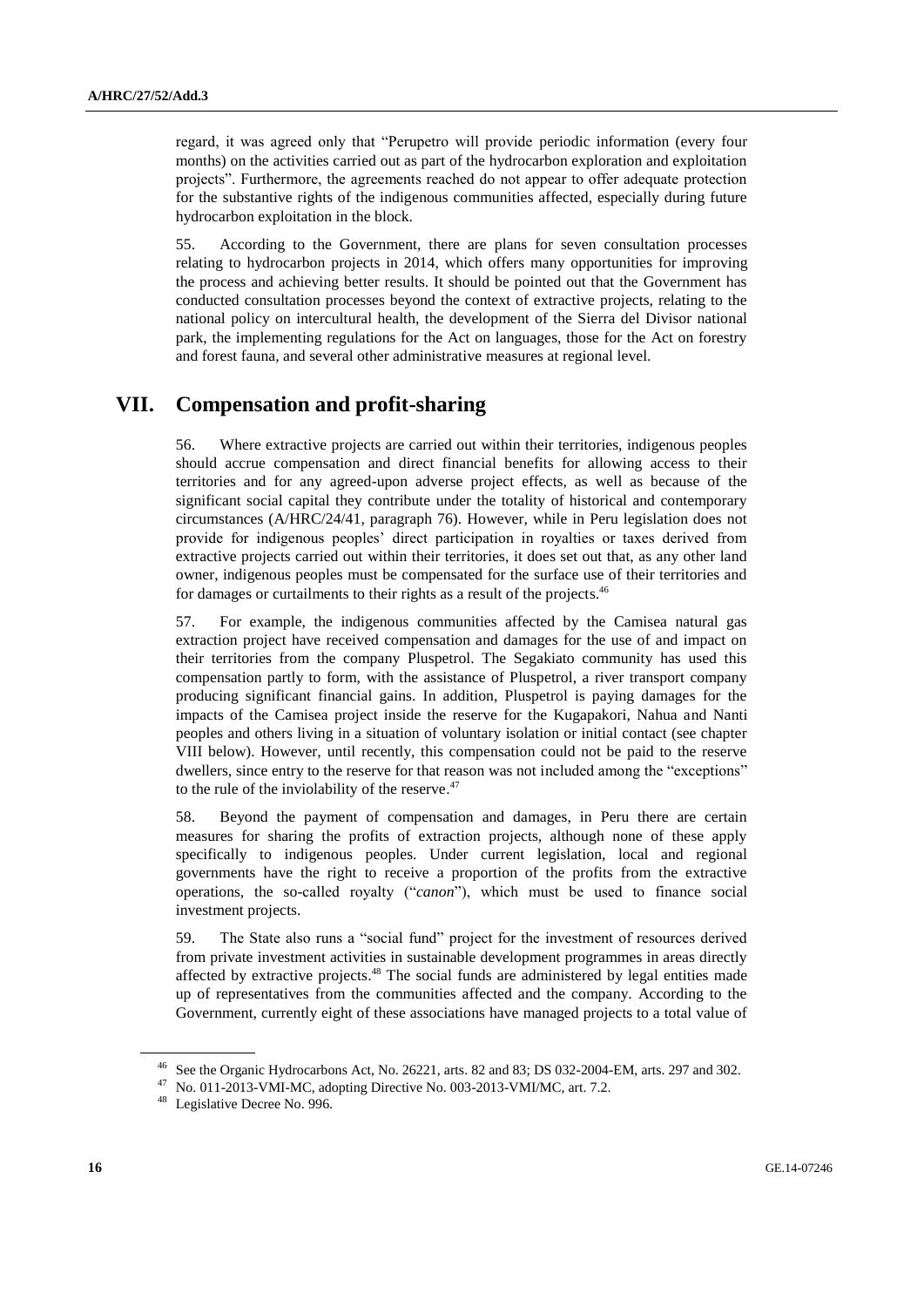325,106,786 nuevos soles (approximately 116.1 million US dollars), up to April 2013. These projects have focused on investment in programmes to alleviate malnutrition, education, health, sanitation and employment. In relation to the Camisea project, a socioeconomic development fund<sup>49</sup> was set up, which is distributed to the regional and local governments affected to support social development projects and environmental protection.

60. These fund investment mechanisms may be regarded as models that encourage the development of social investment projects specifically intended for indigenous communities. However, more needs to be done to ensure that extractive projects which affect indigenous peoples benefit them beyond compensation for surface use of their territories and for damages caused, or other benefits in the form of jobs or community development projects, that typically pale in economic value in comparison to profits gained by the corporation.

61. The Special Rapporteur has earlier emphasized that an alternative model for extractive activities in indigenous territories consists of indigenous peoples themselves controlling the extractive operations, through their own initiatives and enterprises, for example through partnerships with responsible non-indigenous companies, with the necessary experience and funding to launch projects (A/HRC/24/41, para. 80). When indigenous peoples choose to pursue their own initiatives for natural resource extraction within their territories, States should assist them to build the capacity to do so and should privilege these initiatives over others (ibid, para. 81).

62. A possible consequence of the lack of opportunities for indigenous peoples to participate in mining and hydrocarbon activities, and in the benefits derived from those, is the presence across the Andean region of indigenous groups and individuals who engage in informal or illegal small-scale mining. The Government has taken steps to address this problem. For example, in January 2014, the Office of the President of the Council of Ministers established the National Strategy to Prohibit Illegal Mining.<sup>50</sup> This Strategy appears to focus primarily on sanctioning illegal and informal mining, while the Special Rapporteur would emphasize that, in addition, it is important to open channels to offer these miners the possibility of formalization through registration, and to create incentives to that end. It is also essential to engage a greater State presence in areas where informal and illegal mining is carried out, and to strengthen the regulatory framework on mining. The establishment, in February 2014, of the Multisectoral Technical Working Group, which will design the budgetary programme for the eradication of illegal mining, the reduction of mining and socio-environmental conflicts, and environmental compensation,<sup>51</sup> could contribute towards resolving these outstanding issues.

### **VIII. Indigenous peoples in a situation of voluntary isolation or initial contact**

63. Act No. 28736 of 2006 on the Protection of Indigenous or Aboriginal Peoples in a Situation of Isolation or Initial Contact establishes a "special cross-sectoral protection system" for the rights of these peoples who live in parts of the Peruvian Amazon region.<sup>52</sup> The system provides for the establishment of indigenous reservations that are considered "intangible", within which no settlements, no activities and no development of natural

<sup>49</sup> Established by Act No. 28451.

<sup>50</sup> Supreme Decree No. 003-2014-PCM.

<sup>51</sup> Ministerial Decision No. 026-2014-PCM.

<sup>52</sup> Act No. 28736, arts. 1 and 4.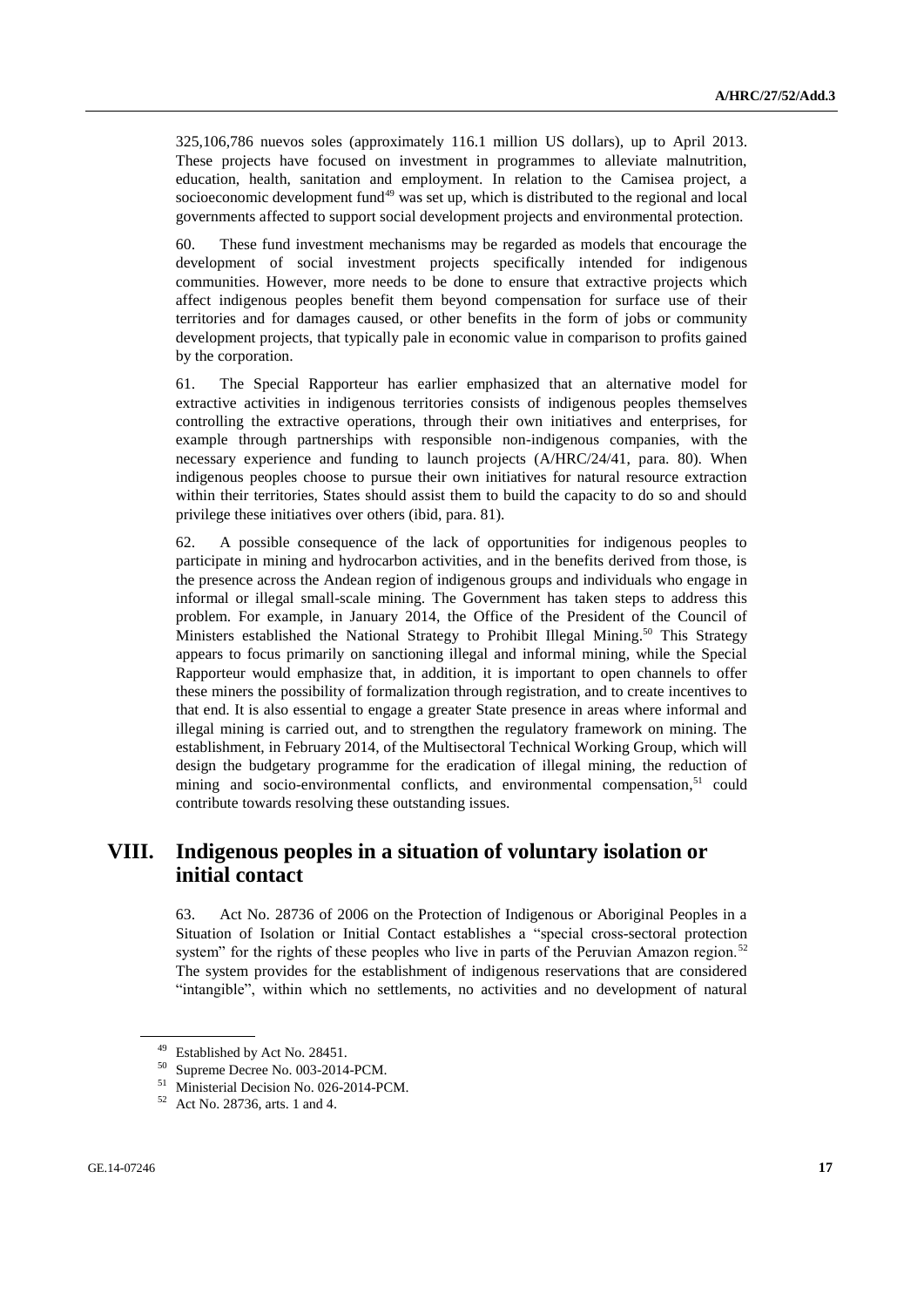resources other than those of the resident indigenous peoples are permitted.<sup>53</sup> Despite this overall prohibition, however, an exception is allowed in the case of "a natural resource which is exploitable and the development of which is of public necessity for the State".<sup>54</sup>

64. In such exceptional cases, the sectoral authority responsible will request a technical opinion from the competent authority, which will then issue recommendations and will coordinate the necessary protection measures for the indigenous peoples in a situation of isolation or initial contact.<sup>55</sup> The Office of the Deputy Minister of Intercultural Relations is the competent authority in charge of coordinating measures at government level to protect the rights of indigenous peoples in a situation of isolation or initial contact in the areas of health, land and natural resources. The Office of the Deputy Minister is currently in the process of strengthening its capacity in this respect, with the creation of an attached Directorate of Indigenous Peoples in a Situation of Isolation or Initial Contact.

65. The case of the Camisea project illustrates the challenges that arise when extractive activities are undertaken on the traditional territories of indigenous peoples in a situation of isolation or initial contact. The Camisea project includes a programme for the exploitation of natural gas in Block 88, the greater part of which overlaps with the reservation established for the Kugapakori, Nahua, Nanti and other peoples. The Special Rapporteur has put forward specific comments and recommendations in connection with the plan to expand extractive activities in Block 88, which are shown in the appendix to this report.

66. At the same time, it should be remembered that the terms "isolation" and "initial contact" used by the Government and the defenders of indigenous peoples refer to a variety of indigenous groups that entertain different sorts of relations with the surrounding majority society, ranging from groups in situations of no contact at all to groups in evolving situations of growing contact. In the course of his visit, the Special Rapporteur called at Santa Rosa de Serjali, a Nahua community identified as a population in a situation of initial contact within the reservation of Kugapakori, Nahua, Nanti and other peoples. He was received by an assembly of the community, which was attended by many leaders and members of the community — men, women and young people — who expressed the wish to receive better services from the Government, especially in the areas of health and education, to be given greater opportunities for development and to participate in all decisions that affect them.

67. These views, which are evidently not to be confused with the feelings of the isolated groups that refuse all contact, indicate a need to adapt the protection system to the specific circumstances of the different groups that inhabit the reservation. In this respect, there is clearly a need to review the Government's regulatory restrictions, which have limited both the supply of State services for indigenous peoples in situations of initial contact and the consultations with those peoples on the subject of extractive activities that might affect them.

68. Five territorial reservations have at present been created for the protection of indigenous peoples in a situation of isolation or initial contact. In June 2013, the Multisectoral Commission in charge of preparing studies for the establishment of reservations for indigenous peoples in a situation of isolation or initial contact had recommended setting up five additional indigenous reservations for indigenous peoples in a situation of isolation or initial contact.

<sup>53</sup> Ibid, art. 5 (a).

<sup>54</sup> Ibid, art. 5 (c).

<sup>55</sup> Supreme Decree No. 008/07/MIMDES, Implementing Regulations of Act No. 28736, art. 35.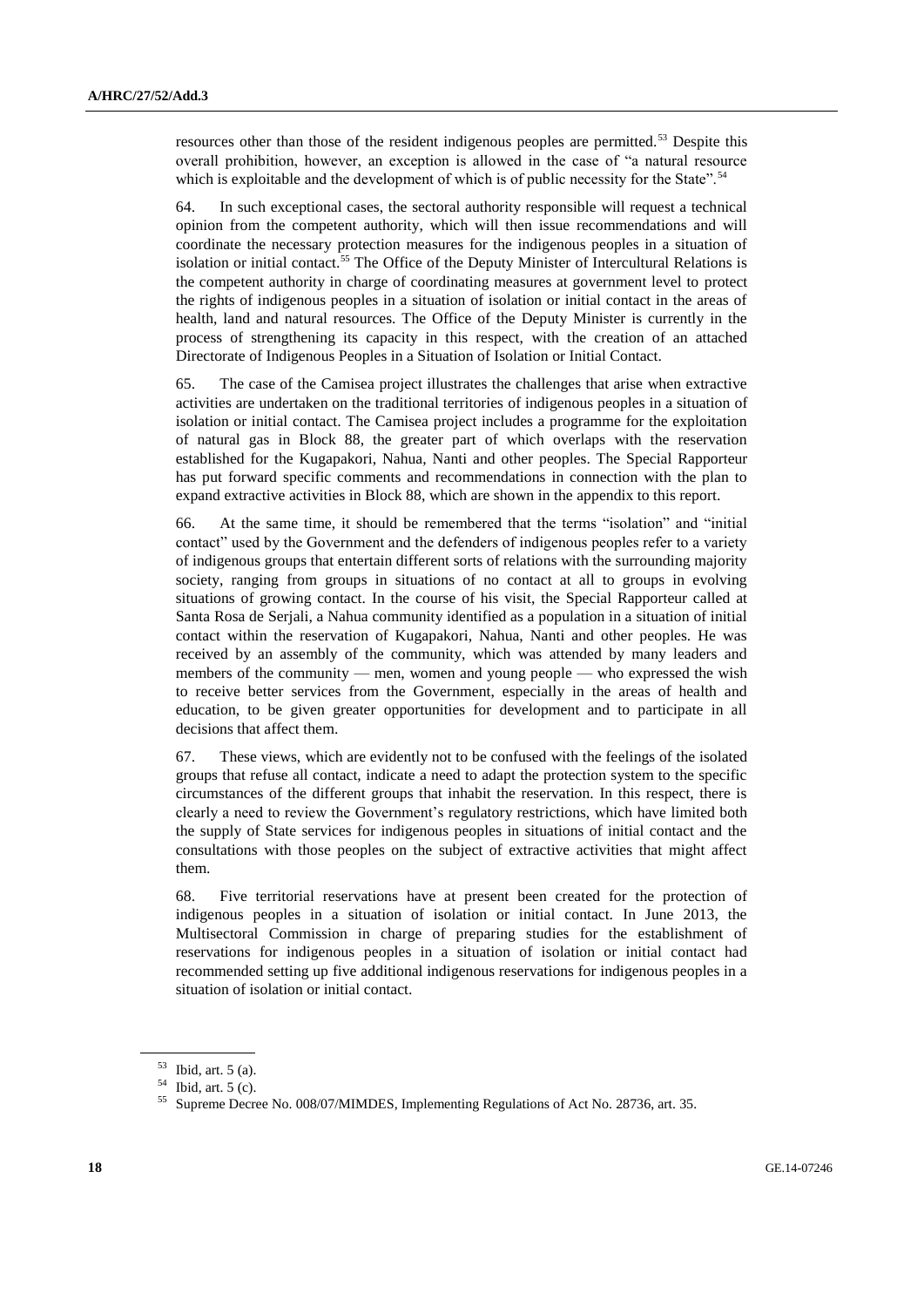### **IX. Conclusions and recommendations**

69. **As a result of extractive activities conducted in Peru over a number of years, various indigenous peoples in the country have suffered a devastating social and environmental impact, without receiving many benefits from these activities in return. Consequently, there has been a high level of discontent and mistrust among indigenous peoples towards the State and the industrial extractive sector, leading to many protests and clashes.**

70. **It may be noted that, despite this negative experience, the indigenous peoples of Peru have not rejected extractive operations outright, but have stressed the need for their rights to be respected, including their rights over their traditional territories, their right to participate at all stages of decision-making related to the extractive industries which might affect them, as well as their right to obtain benefits and compensation for activities conducted within their territories.**

71. **Peru is making significant efforts to deal with problems arising from the extraction of natural resources that affect indigenous peoples, such as the strengthening of environmental legislation, the development of a legal framework for consultation with indigenous peoples, measures for establishing dialogue forums to**  foment social peace in conflict areas, and the establishment of a specific system for the **protection of indigenous communities in a situation of isolation or initial contact. Nevertheless, greater efforts are needed to ensure that extractive operations are conducted in a manner that is compatible with the rights of indigenous peoples through a coordinated and comprehensive effort to meet the concerns of indigenous peoples and the requirements of social peace.**

72. **In the light of the comments made in this report, the Special Rapporteur wishes to put forward the following recommendations, which are to be considered alongside the findings and recommendations of his 2013 report on extractive industries and indigenous peoples (A/HRC/24/41):**

- **The Government should, through the Office of the President of the Council of Ministers or other competent body, seek a review of the State's regulatory and programming framework related to the protection of the rights of indigenous peoples in the context of extractive industries. The aim of this review should be to achieve the necessary legislative, regulatory and programming reforms to guarantee: the effective recognition and enjoyment of the rights of indigenous peoples over the lands and natural resources that they occupy or use; the participation of indigenous peoples in the strategic State planning of the extraction and development of natural resources; the availability of adequate consultation procedures related to specific extractive projects, implemented at all stages of decision-making that might affect the rights of indigenous peoples; the effectiveness of the protection and safeguard measures to be implemented by the Government and companies to deal with environmental impacts; compensation and profit-sharing on fair terms; corporative conduct that maintains full respect for the rights of indigenous peoples; and effective mechanisms to redress any infringement of the rights of indigenous peoples in the context of the extractive industries;**
- **With respect to projects that have resulted in environmental conditions such as to endanger the health and well-being of indigenous peoples, including in Block 1-AB, determined measures must be taken to ensure environmental rehabilitation and to provide the compensation demanded by indigenous communities for the use or loss of their traditional lands, and for other damage**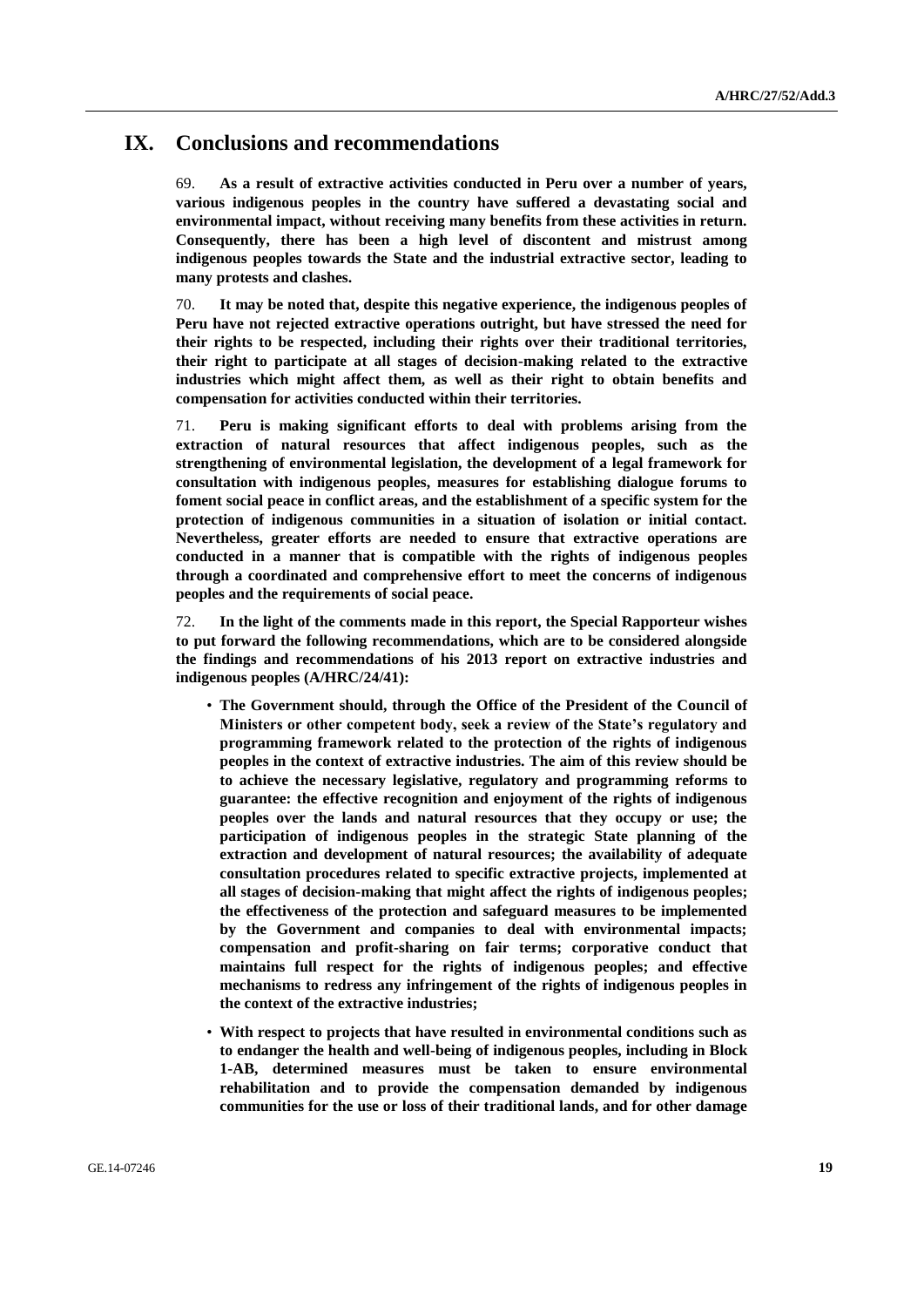**they have suffered on account of the extractive industries, and to ensure recognition for their rights over their traditional lands and natural resources;**

- **State institutions must: apply the Prior Consultation Act, No. 29785, and its implementing regulations, in a manner that is compatible with the international standards established in ILO Convention 169, the United Nations Declaration on the Rights of Indigenous Peoples and other relevant sources of international law or authority; fully adhere to the principle of free, prior and informed consent; and ensure that the agreements arrived at through consultation are fair and such as to promote the enjoyment by indigenous peoples of their fundamental rights. The agreements should include, amongst others, provisions concerning safeguard and mitigation, compensation, profit-sharing and dispute settlement mechanisms;**
- **With regard to participation in the profits derived from the extractive industries operating in indigenous territories, new arrangements must be devised to ensure that indigenous peoples receive a direct participation in the distribution of fees or royalties, or in the earnings derived from the extractive operations;**
- **In cooperation with the organizations that represent the country's indigenous peoples, the Government must make progress with the strengthening of the national institutional framework for the promotion and protection of the rights of indigenous peoples. In the short term, the Government should guarantee the necessary funding, staffing and organizational stability to enable the Office of the Deputy Minister of Intercultural Affairs to fulfil its mandate in relation to the indigenous peoples;**
- **Official policy must be in principle opposed to extractive activity in territories inhabited by indigenous peoples in a situation of isolation or initial contact, and must ensure that extractive activity is permitted in such territories only in exceptional cases, where there is clear evidence of a justification founded on strong public interest, and only in conditions in which the rights and well-being of these peoples are safeguarded. For such exceptional cases, the Government must strengthen the application of its protection system through the development of suitable plans, data bases and monitoring mechanisms. While the Government should adhere to the principle of no contact in relation to groups in isolation that reject contact, it should develop special protocols for the consultation of indigenous groups seeking initial contact who might be affected by the extractive industries, in order to ensure that these groups enjoy their rights of participation and self-determination in relation to the territories they inhabit; and such special consultation protocols should be adjusted to the particular circumstances of each group;**
- **Indigenous peoples should be able to oppose or withhold consent to extractive projects free from reprisals or acts of violence, or from undue pressures to accept or enter into consultations about extractive projects. Additionally, criminal prosecution of indigenous individuals for acts of protest should not be employed as a method of suppressing indigenous expression and should proceed only in cases of clear evidence of genuine criminal acts. Instead, the focus should be on providing indigenous peoples with the means of having their concerns heard and addressed by relevant State authorities related to criminal trials, detentions and acts of violence by the security forces against indigenous persons;**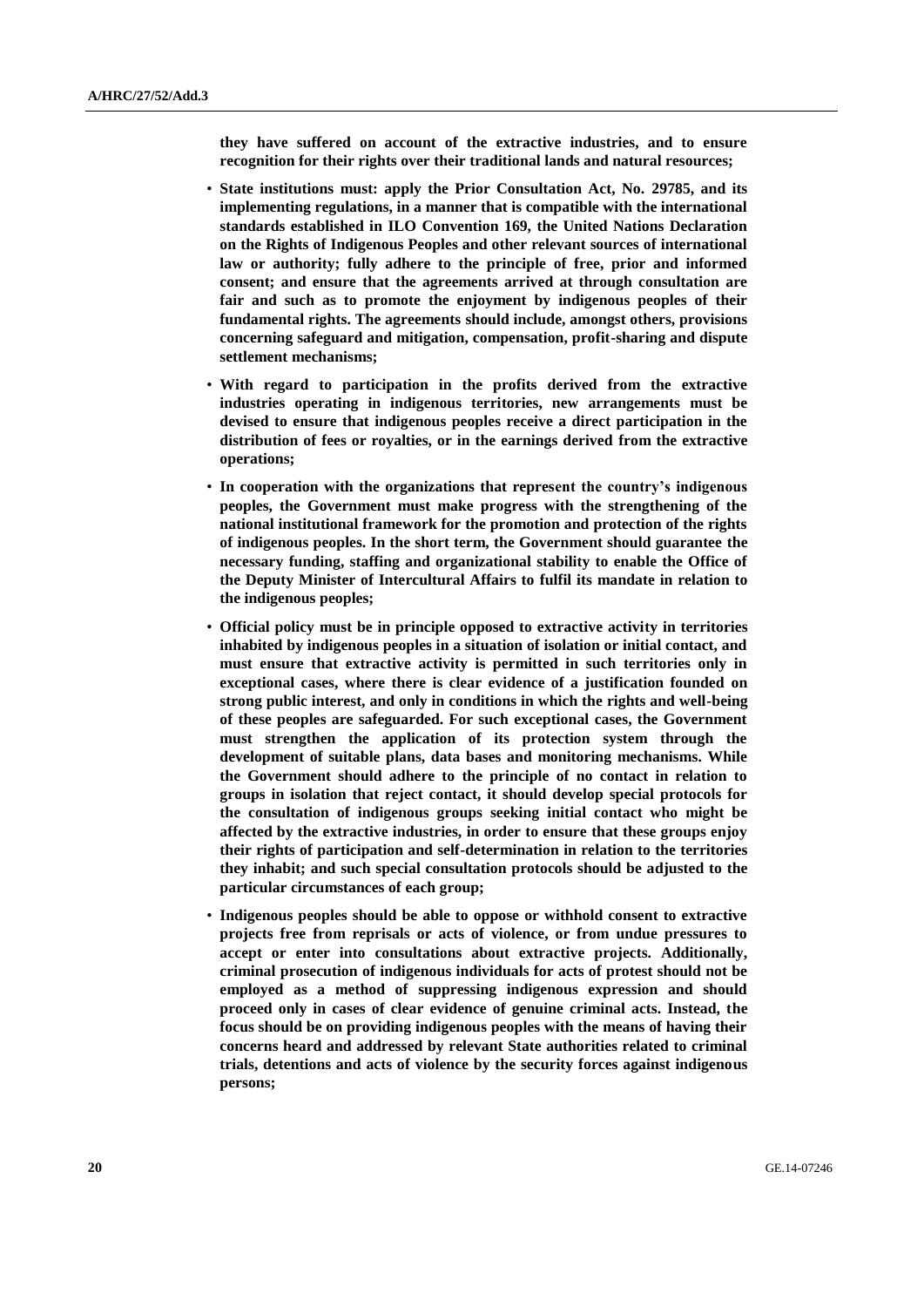• **For their part, extractive companies should adopt policies and practices to ensure that all aspects of their operations are respectful of the rights of indigenous peoples, in accordance with international standards and not just domestic law, including with regard to requirements of consultation and consent. Companies should conduct due diligence to ensure that their actions will not violate or be complicit in violating indigenous peoples' rights, identifying and assessing any actual or potential adverse human rights impacts of their resource extraction projects.**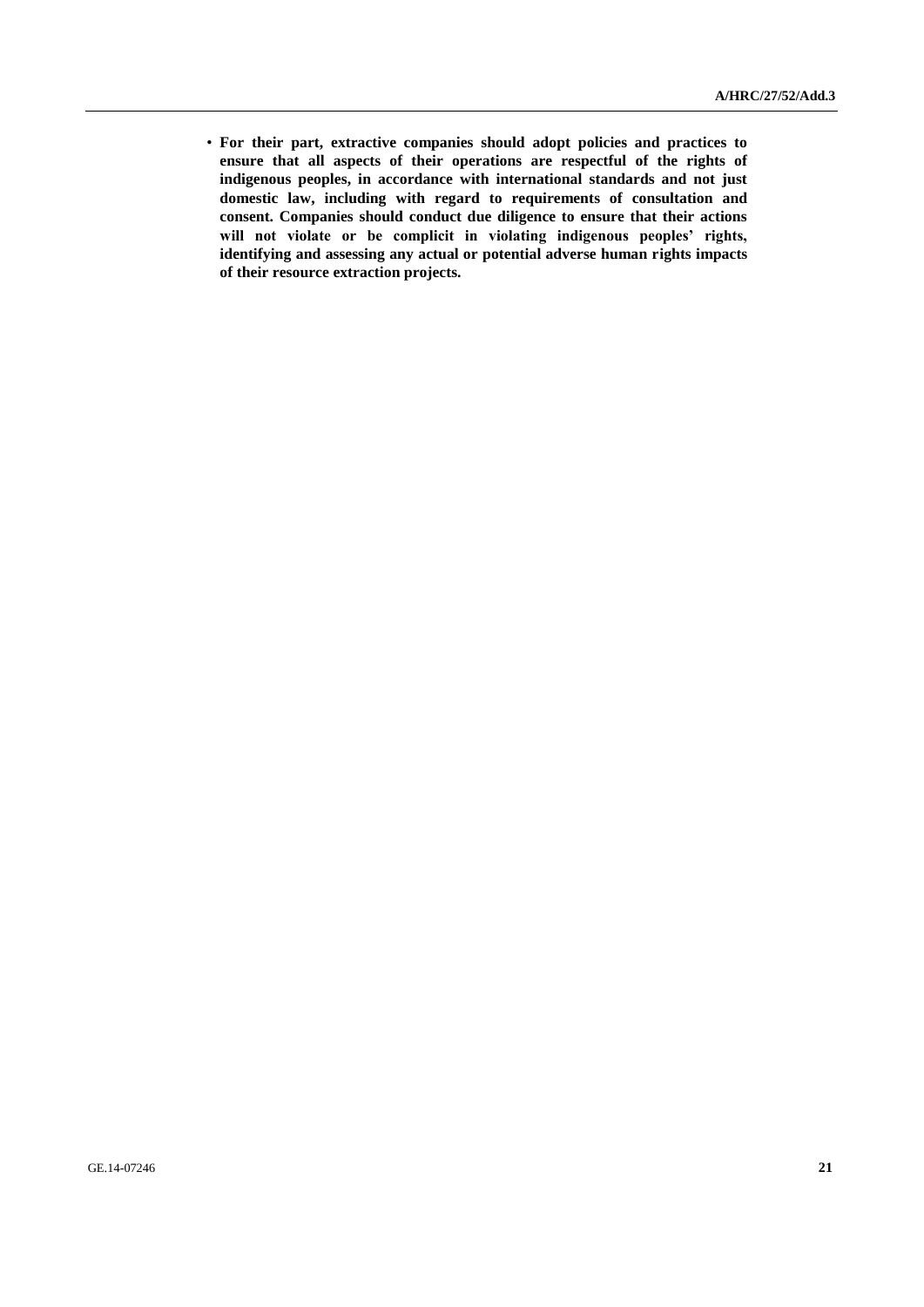### **Appendix**

## **Observaciones sobre la ampliación de exploración y extracción de gas natural en el Lote 88 del proyecto Camisea**

**Las siguientes observaciones y recomendaciones fueron publicadas originalmente el 24 de marzo de 2014**

### **Introducción**

1. El Relator Especial sobre los derechos de los pueblos indígenas, James Anaya, presenta sus observaciones, con una serie de recomendaciones, sobre la iniciativa en curso para la ampliación del proyecto Camisea en el Lote 88 en el departamento de Cusco, Perú. Estas observaciones se basan en el intercambio de información que el Relator Especial ha sostenido sobre el asunto, inclusive durante su visita a Perú y al área del proyecto en diciembre de 2013, con representantes de pueblos indígenas y organizaciones no gubernamentales (ONGs), el Gobierno de Perú y la empresa operadora del proyecto<sup>a</sup>. El presente documento precede al informe más comprensivo que el Relator Especial finalizará sobre la información recabada durante su visita a Perú y que será presentado al Consejo de Derechos Humanos de Naciones Unidas en septiembre de 2014.

2. El proyecto Camisea es un proyecto de aprovechamiento de gas natural desarrollado por un consorcio multinacional de empresas que incluye Pluspetrol Perú Corporation, la operadora del proyecto y su principal inversionista<sup>b</sup>. En el año 2000, el consorcio obtuvo del Gobierno la concesión para el aprovechamiento de gas en el Lote 88, en donde se realiza la mayor parte del proyecto Camisea, la otra parte está siendo desarrollada en el adyacente Lote 56. Más del 70% del Lote 88 se superpone con la reserva creada por el Estado a favor de grupos en situación de aislamiento o contacto inicial que pertenecen a los pueblos kugapakori (o matsiguenka), nahua, nanti y otros pueblos indígenas ("la reserva")<sup>c</sup>. El resto del Lote 88 se extiende sobre tierras tituladas a las comunidades indígenas Segakiato, Cashiari y Tincumpia.

3. El plan desarrollado por la empresa Pluspetrol para la ampliación del proyecto de exploración y explotación de gas en el Lote 88 consiste en la realización de un programa de adquisición de datos sísmicos a lo largo de trayectorias lineales y una cuadrícula que en su conjunto atraviesan la mayor parte del lote; la perforación exploratoria y operación de 18

<sup>c</sup> Mediante el Decreto Supremo N° 028-2003-AG, se declaró "Reserva Territorial del Estado a favor de los grupos étnicos en aislamiento voluntario y contacto inicial Kugapakori, Nahua, Nanti y otros", una superficie de 456,672.73 hectáreas, ubicada en los departamentos de Cusco y Ucayali. Con este decreto se pretende fortalecer el marco normativo establecido con la creación original de la reserva en 1990 mediante la Resolución Ministerial N° 00046-90-AG/DGRAAR, de acuerdo a unos compromisos asumidos por el Estado ante el Banco Interamericano de Desarrollo (BID) en relación al financiamiento adquirido del BID para componentes del proyecto Camisea.

<sup>a</sup> El tema de la ampliación del proyecto Camisea fue objeto de un intercambio anterior entre el Relator Especial y el Gobierno en el año 2012. Véase A/HRC/24/41/Add.4, párrs. 129-134.

Los otros miembros del consorcio incluyen Hunt Oil Company of Peru, SK Energy Sucursal Peruana, Tecpetrol del Perú, Repsol Exploración Perú y Sonatech Peru Corporation.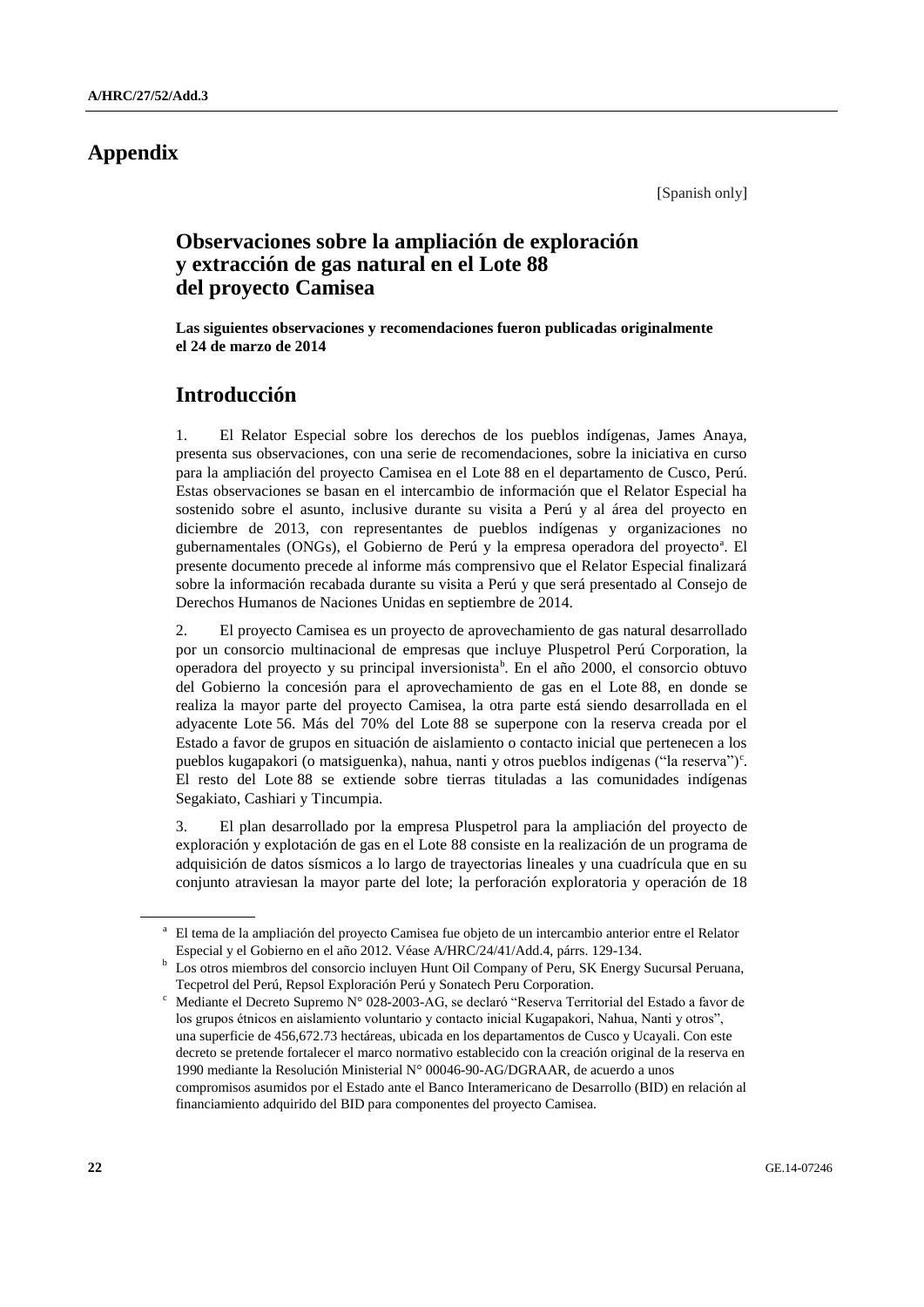pozos en 6 locaciones, las que se agregarían a los 20 pozos en 5 locaciones existentes; y la construcción de una línea adicional de conducción de gas. Todas estas actividades ocurrirán en su mayor parte en la reserva. Al concluir un proceso de revisión del estudio de impacto ambiental (EIA) de la empresa para su programa de ampliación, el Ministerio de Energía y Minas aprobó el EIA el 27 de enero de 2014.

4. El proyecto Camisea y los planes para su ampliación en la reserva han sido sujetos a un extensivo debate a nivel nacional e internacional. Por un lado, tanto el Gobierno como la empresa Pluspetrol señalan los beneficios al país en relación a sus necesidades energéticas y afirman la compatibilidad del proyecto Camisea con el sostenimiento de la biodiversidad y el bienestar de los pueblos indígenas en el área del proyecto. También se plantean los beneficios económicos y de empleo generados por el proyecto. Por otro lado, varias ONGs nacionales e internacionales han criticado severamente el proyecto, alegando impactos negativos ambientales y sociales, y que la expansión del proyecto de acuerdo a los planes de la empresa, pondrá en alto riesgo a los pueblos indígenas en aislamiento y contacto inicial dentro de la reserva.

5. El Relator Especial ha percibido que, en parte, este debate se debe a una divergencia de opiniones sobre los hechos relativos a los impactos ambientales y sociales del proyecto, y sobre los hechos relativos a la suficiencia de las medidas de mitigación. También en parte, se debe a las diferencias en las posturas filosóficas y políticas subyacentes en relación a los diversos valores que se presentan − valores económicos, ambientales, culturales, y de desarrollo. Al Relator Especial, le corresponde analizar el caso de acuerdo a los estándares internacionales aplicables sobre los derechos humanos y, en particular, los estándares que amparan los derechos de los pueblos indígenas que habitan el área del proyecto.

### **La evaluación de impacto y las medidas de mitigación y salvaguarda**

6. El proyecto Camisea y su ampliación dentro de la parte del Lote 88 que se superpone con la reserva kugapakori, nahua, nanti y otros representa una serie de desafíos, no sólo por la alta biodiversidad de la zona, sino también, y especialmente, por la presencia humana que consiste en grupos que han sido identificados como indígenas en aislamiento o contacto inicial. Tal como se manifiesta en la legislación nacional<sup>d</sup> y la creación de la reserva, los pueblos indígenas en aislamiento y contacto inicial requieren medidas de protección especiales, dada las condiciones de alta vulnerabilidad que caracterizan a estos pueblos. Debe de recordarse que la actividad extractiva relacionada al proyecto Camisea dentro de la reserva es de carácter excepcional, ya que ha sido permitida sólo porque se fundamenta en derechos de aprovechamiento de recursos naturales otorgados antes de haber sido declarada la reserva de acuerdo al Decreto Supremo N° 028-2003-AG. El mismo decreto establece que "aquellos derechos de aprovechamiento de recursos naturales actualmente existentes deberán ejercerse con las máximas consideraciones para garantizar la no afectación de los derechos de las poblaciones indígenas que habitan el interior de la Reserva".

7. Para hacer efectiva esta disposición y salvaguardar los derechos de los pueblos indígenas dentro de la reserva en el contexto específico de la ampliación del proyecto Camisea, es necesario una evaluación exhaustiva de las diferentes características de la ampliación planificada y sobre los impactos que éstas tendrán o podrían tener sobre el

 $d$  Ley N° 28736, Ley para la protección de los Pueblos Indígenas u Originarios en situación de aislamiento y en situación de contacto inicial (2006).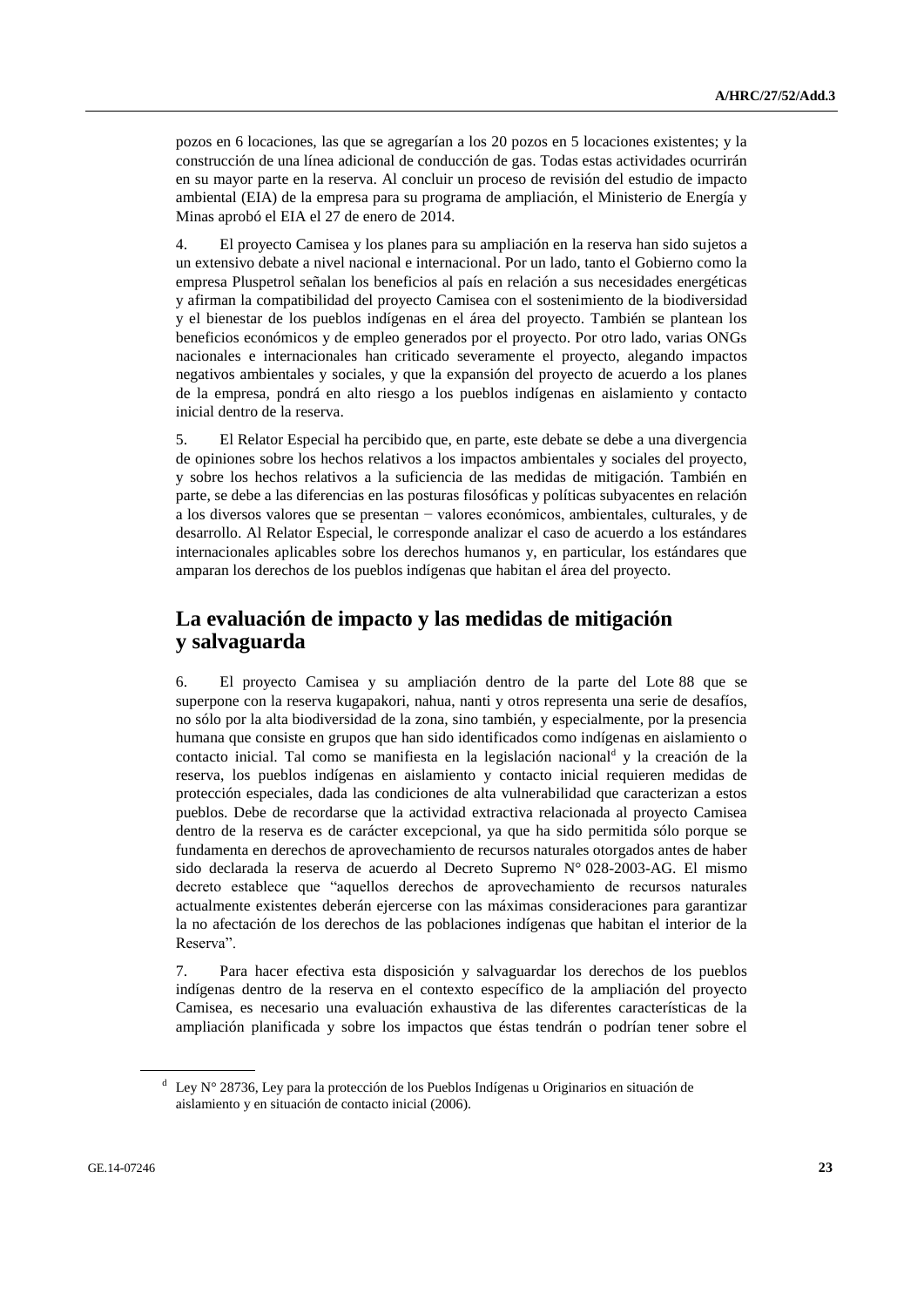medio ambiente del cual dependen las diferentes agrupaciones indígenas en el área y sobre sus condiciones de salud. La elaboración del EIA por la empresa y su revisión por el Gobierno a través de sus instituciones competentes es un intento de cumplir con este objetivo.

8. El EIA de la empresa recopila y analiza un cuerpo de información extenso y detallado sobre las actividades planificadas para la exploración sísmica y la construcción y operación de las instalaciones, y sobre sus impactos o posibles impactos, atribuyendo a cada actividad un nivel de riesgo para el medioambiente o la actividad humana. Además, el EIA incluye un plan de manejo con una serie de medidas de mitigación de impactos y salvaguardas elaboradas en vista de la presencia de la población indígena identificada. El proceso de revisión del EIA por el Gobierno ha exigido una serie de clarificaciones y algunos cambios en las operaciones planificadas y el fortalecimiento de salvaguardas, incluyendo la reducción del área de exploración sísmica, la reubicación de una de las locaciones para pozos exploratorios y el aumento del valor económico del fondo de compensación a favor de los habitantes de la reserva. Además, el Gobierno ha hecho una serie de compromisos complementarios a los de la empresa para monitorear las actividades extractivas y efectuar planes de protección y de contingencia<sup>e</sup>.

9. El Relator Especial reconoce el esfuerzo de la empresa de minimizar la presencia y los impactos adversos de sus actividades en un área geográfica de alta sensibilidad por su extensa biodiversidad y los habitantes indígenas. Considera como una buena práctica, desde el punto de vista medioambiental, el modelo de "*off shore in land*" desarrollado por la empresa para las operaciones en el Lote 88, un modelo por el cual se evade la construcción de carreteras y se limita la ubicación de los pozos en relativamente pocos lugares y en relativamente pequeñas áreas de superficie, después de haberse realizado las actividades temporales de exploración sísmica que cubren áreas más extensas. Según información suministrada por la empresa y el Gobierno, el proyecto Camisea desde su inicio no ha resultado en una disminución de la biodiversidad en el área, algo que el Relator Especial considera no ha sido controvertido con hechos específicos. Es notable además, el programa de compensaciones elaborado e implementado por la empresa, que ha significado una transferencia significativa de fondos a beneficio de las comunidades indígenas en el área de influencia del proyecto, y que la empresa se ha comprometido extender en relación con la ampliación de sus operaciones en el Lote 88.

10. También, el Relator Especial reconoce el nivel de atención que ha dado el Gobierno a la revisión del EIA y al fortalecimiento del régimen de salvaguardas. Múltiples instituciones del Estado han participado en el proceso de revisión de la EIA, dentro de un marco regulatorio bastante desarrollado que atiende a consideraciones ambientales y sociales, y que incluye un componente centrado en una preocupación por los pueblos indígenas y, en específico, los grupos indígenas en aislamiento o contacto inicial.

11. Sin embargo, el Relator no puede dejar de tomar nota de las varias críticas expuestas sobre el EIA de la empresa y el proceso de su revisión por el Gobierno. Algo que ha generado debate en este sentido es la opinión técnica emitida por el Viceministerio de Interculturalidad del Ministerio de Cultura mediante una resolución de 12 de julio de 2013<sup>f</sup>, en la cual se hicieron 83 observaciones sobre el EIA, varias de ellas señalando que aspectos del plan de ampliación pondrían en peligro el bienestar de determinados grupos indígenas dentro de la reserva. Esta opinión técnica fue retirada y dejada "sin efecto" por medio de

<sup>e</sup> Véase, Informe N° 008-2014-DGPI-VMI/MC, aprobado por la Resolución Viceministerial N° 003-2- 14-VMI-MC del 22 de enero de 2014.

f Informe N° 004-2013-DGPI-VMI aprobado por la Resolución Viceministerial N° 005-2013-VMI-MC del 12 de julio de 2013.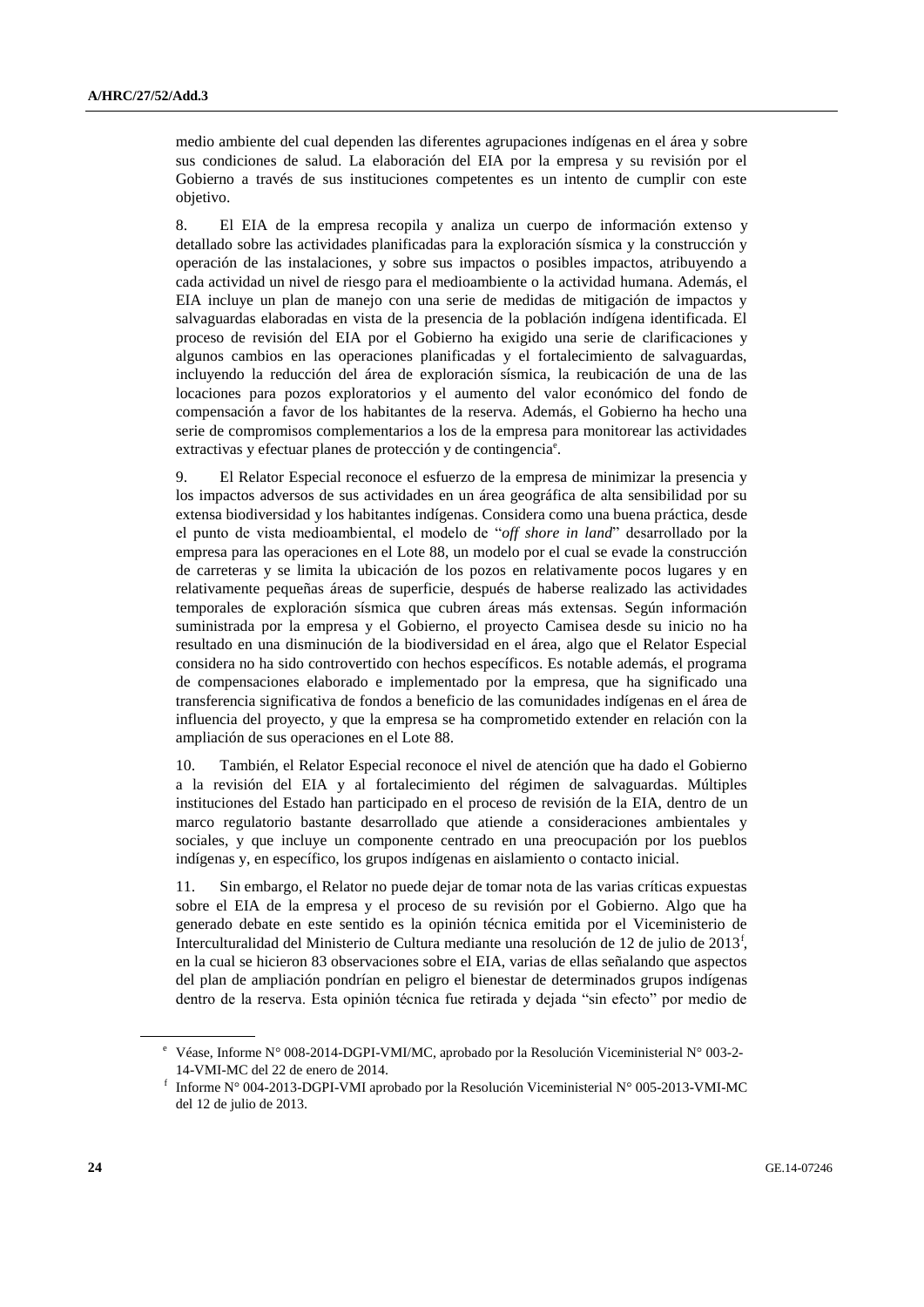una resolución viceministerial posterior en que se señalaba que Pluspetrol y varias instituciones del Gobierno habían entregado información suplementaria después de haberse emitido la opinión técnica retirada<sup>g</sup>. El 29 de noviembre de 2013, el Viceministerio de Interculturalidad emitió una nueva opinión técnica<sup>h</sup> con sólo 37 observaciones que señalaban una evaluación mucho menos crítica que la anterior. El Gobierno ha comunicado al Relator Especial que la retirada de la opinión técnica original se justificaba por la información suplementaria que permitía una evaluación más precisa del EIA y por varios errores que se habían identificado en esa primera opinión técnica. Además, el Gobierno plantea que, aunque el número de observaciones en la segunda opinión técnica es menor que el de la primera, la segunda no es menos comprensiva.

12. Con independencia de lo señalado en las opiniones técnicas del Viceministerio de Interculturalidad, varias ONGs nacionales e internacionales han alegado una serie de problemas ambientales y de salud en relación al plan de ampliación del proyecto, en algunos casos afirmando que cualquier actividad de industria extractiva dentro de la reserva es simplemente incompatible con sus objetivos de protección. El Relator Especial ha encontrado que en muchos casos estas alegaciones han sido especulativas e imprecisas, y sin relacionarse a la información contenida en el EIA de la empresa o las apreciaciones del Gobierno.

13. En otros casos, sin embargo, organizaciones de la sociedad civil han planteado una serie de preocupaciones fundamentadas que merecen atención. Recientemente un grupo de ONGs peruanas y personas interesadas<sup>i</sup>, que trabajan en el ámbito de derechos humanos y de medioambiente, entregaron al Relator Especial un escrito detallado señalando lo que opinan ser carencias metodológicas en la elaboración del EIA y su revisión por el Gobierno, vacíos en los datos utilizados, e imprecisiones en las conclusiones sobre los impactos y la suficiencia de las salvaguardas y medidas de mitigación. A la vez, en el escrito las ONGs reconocen aspectos positivos en las salvaguardas establecidas por la empresa o impuestas por el Gobierno, y señalan de manera constructiva mejoras que se podrían integrar en las salvaguardas y en el régimen estatal de protección para los pueblos indígenas en aislamiento y contacto inicial. El Relator Especial no pretende juzgar la validez de las críticas de las ONGs, ni de las propuestas que hacen; más bien es su intención resaltar que estas críticas y propuestas continúan siendo planteadas y que merecen atención por parte del Gobierno.

14. Asimismo, en un escrito entregado al Relator Especial en respuesta a una serie de preguntas, la Asociación Interétnica de Desarrollo de la Selva Peruana (AIDESEP), una organización nacional representativa de los pueblos indígenas de la región amazónica, señala como positivas, pero en algunos aspectos insuficientes, varias de las medidas de mitigación y salvaguarda ligadas al plan de ampliación de actividades extractivas en el Lote 88. A la vez, señala la necesidad de mayor información sobre las medidas de protección realizadas por el Estado a favor de los habitantes de la reserva. La organización se enfoca en los mecanismos de monitoreo de las actividades extractivas y de la salud de la población indígena que pudiera verse afectada, y plantea la necesidad de reforzar estos mecanismos con una metodología más participativa que incluiría a las organizaciones indígenas en su ejecución. AIDESEP propone su propia participación en estos mecanismos de monitoreo y en la elaboración o actualización del plan de protección para la reserva.

<sup>&</sup>lt;sup>g</sup> Resolución Viceministerial N° 007-2013-VMI-MC del 19 de julio de 2013.

h Informe N° 030-20130DGPI-VMI/MC, aprobado por la Resolución Viceministerial N° 009-2013-VMI-MC del 29 de noviembre de 2013.

Las organizaciones y personas incluyen: Derecho Ambiente y Recursos Naturales, Instituto de Defensa Legal del Ambiente y Desarrollo Sostenible, Servicios Educativos Rurales, Frederica Barclay, Martin Scurrah y Javier Torres Seoane.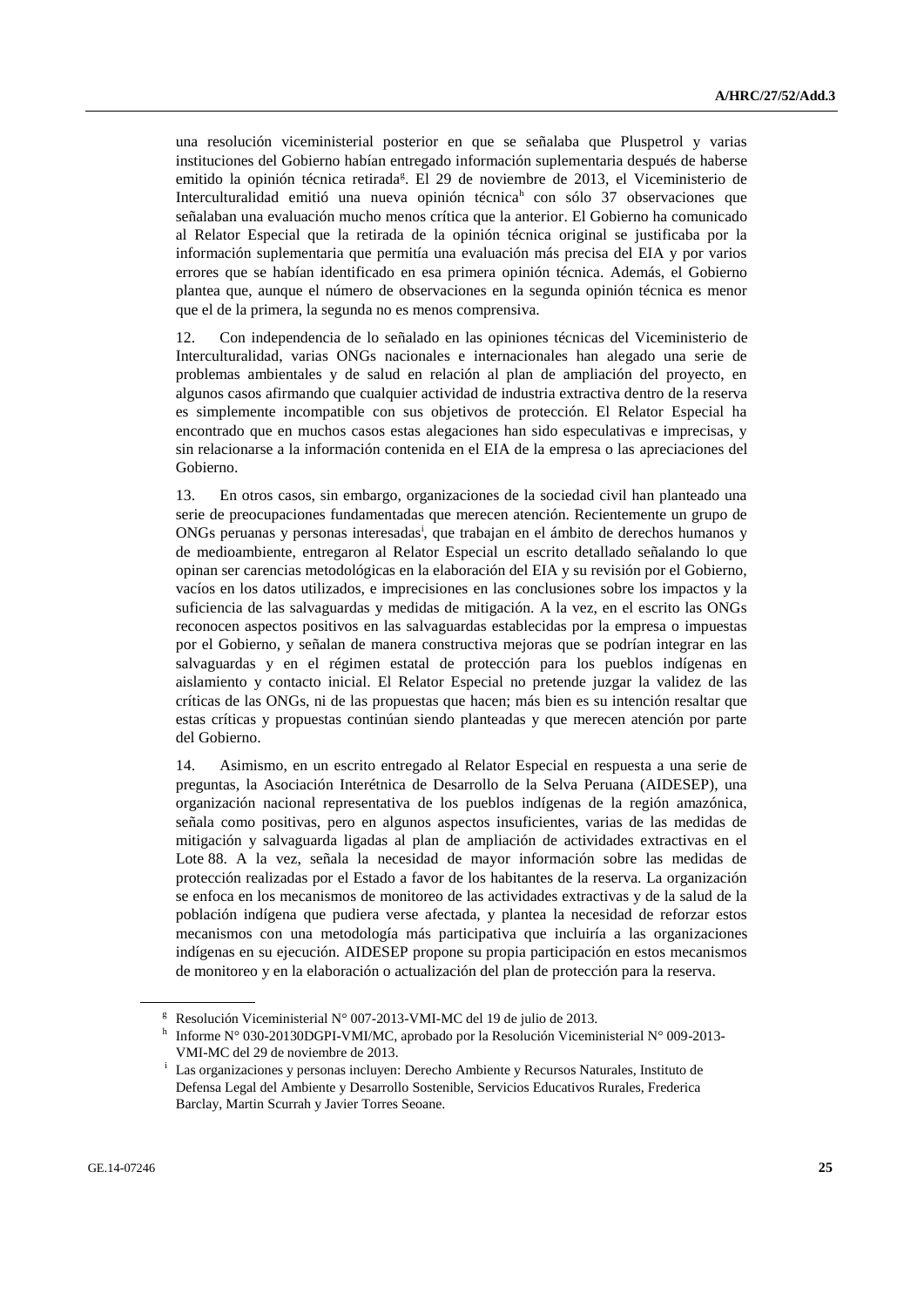15. Lo que queda evidente es la necesidad de asegurar la efectividad de mecanismos que puedan facilitar la divulgación de información completa y precisa sobre la planificada ampliación del proyecto Camisea en el Lote 88, sus impactos y las medidas de mitigación y salvaguarda pertinentes, además de mecanismos efectivos para impulsar la resolución de las preocupaciones fundamentadas que puedan persistir sobre la ampliación y para asegurar un monitoreo adecuado del proyecto y de sus impactos que sea transparente. El Gobierno ha señalado al Relator Especial que ha impulsado varios procesos de diálogo con las organizaciones indígenas y de la sociedad civil para divulgar información y atender sus preocupaciones sobre el proyecto Camisea. Sin embargo, es evidente que estos procesos no han sido del todo suficientes y que necesitan ser fortalecidos.

## **El conocimiento específico sobre los pueblos indígenas en aislamiento**

16. Uno de los asuntos que fomenta desacuerdo, y hasta confusión, sobre la suficiencia de las medidas de salvaguarda planteadas por la empresa y avaladas por el Gobierno es la cuestión de la presencia o no en el Lote 88 de agrupaciones en aislamiento − a diferencia de los grupos identificados en el lote que sostienen o han iniciado contactos con el mundo externo. En general los pueblos indígenas en aislamiento que no han sido contactados, o que rehúsan el contacto, se encuentran especialmente en condiciones de vulnerabilidad frente a industrias extractivas que entran en sus territorios, dado sus elevados grados de dependencia de los ecosistemas en que viven, debilidades inmunológicas y falta de conocimiento del funcionamiento de la sociedad mayoritaria.

17. Para evaluar los impactos que cualquier actividad extractiva pudiera tener sobre los pueblos indígenas dentro de la reserva y establecer medidas efectivas de salvaguarda, es necesario de antemano tener un conocimiento adecuado, en la medida posible, sobre estos pueblos y sus dinámicas, en observancia del principio de no contacto con pueblos aislados. Sin embargo, si bien existe información relativamente amplia sobre asentamientos indígenas dentro de la reserva con contactos sostenidos o esporádicos, la información disponible sobre los pueblos indígenas en aislamiento está desactualizada e incompleta. Este vacío de información ha generado opiniones divergentes y una falta de confianza en relación a las medidas de protección que el Gobierno ha exigido y que la empresa Pluspetrol se ha comprometido a implementar en el contexto de las actividades extractivas en la reserva.

18. Varias fuentes de información<sup>j</sup> identifican a grupos en contacto inicial a lo largo de la reserva, inclusive comunidades y asentamientos dentro del Lote 88, y señalan sus características de relacionamiento con la sociedad nacional en diferentes niveles. Los datos oficiales señalan que existen también en la reserva grupos en aislamiento que rehúsan el contacto con el mundo exterior. Pero la presencia de tales grupos aislados en la parte de la reserva que corresponde con el Lote 88 ha estado sujeta a un debate que no ha sido resuelto por el EIA o su revisión.

19. Al revisar el EIA, el Viceministerio de Interculturalidad, con base en sus propias investigaciones, señaló la posibilidad de la presencia de población aislada del pueblo machiguenga del Paquiría en la parte noroeste del Lote 88. Como precaución frente a esta observación, en su última opinión técnica el Viceministerio exigió a la empresa reducir por

<sup>j</sup> Éstas incluyen, entre otras, el EIA de la empresa, las opiniones técnicas del Viceministerio de Interculturalidad del Ministerio de Cultura, y la publicación, Aquí vivimos bien − Territorio y uso de recursos de los pueblos indígenas de la Reserva Kugapakori (2004), elaborada por la organización Shinai con el apoyo de la organización nacional indígena AIDESEP.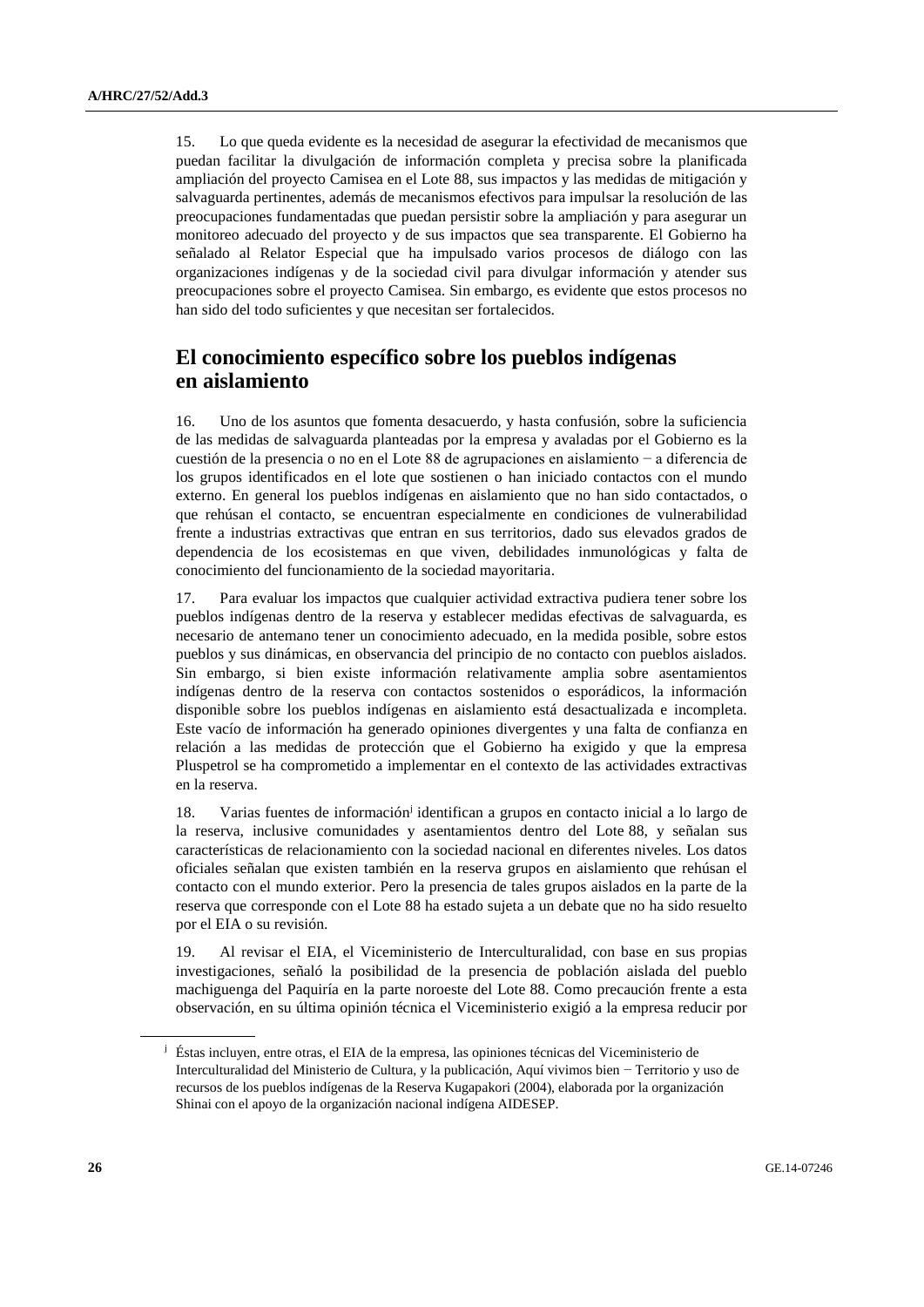8,198 hectáreas el área de intervención para la exploración sísmica 3D en esa parte del Lote<sup>k</sup>. Sin embargo, ha sido sujeto de preocupación que el Viceministerio no exigió medida similar en relación a la posible presencia de población aislada en otras partes del lote.

20. El Relator Especial reconoce los esfuerzos del Viceministerio para revisar la evidencia de la presencia de grupos indígenas aislados en el Lote 88, y también reconoce que la evidencia que se presenta al respecto es escasa y basada en gran parte en trabajos de campo y observaciones que se hicieron hace varios años. Por otro lado, es evidente que no existe actualmente un estudio riguroso que hiciera posible descartar de manera conclusiva la posibilidad de la presencia de población aislada en partes del Lote 88 afuera del área identificada en el noroeste del lote. El Relator Especial es consciente de la movilidad que caracteriza a los pueblos indígenas en aislamiento; los estudios − aun siendo estudios de varios años atrás − que llevaron a la creación de la reserva para los kugapakori, nahua, nanti y otros, en donde se ubica la mayor parte del Lote 88; y las dificultades logísticas en localizar a estos grupos. La reserva fue establecida precisamente para proteger a los pueblos indígenas aislados y en contacto inicial, y el Gobierno debería asegurar el cumplimiento de los objetivos de la reserva y actuar con la máxima cautela en este sentido.

21. El Relator Especial toma nota de la información proporcionada por el Viceministerio de Interculturalidad afirmando su intención de realizar, dentro del contexto de la actualización del plan de protección para la reserva, un estudio social exhaustivo con la finalidad de actualizar la información oficial de la situación de la población en aislamiento y contacto inicial que habita en la reserva. También toma nota, como un paso positivo, de la Resolución Viceministerial 008-2013-VMI-MIC, en la cual se establecen las pautas y procedimientos para un registro de pueblos indígenas en situación de aislamiento y contacto inicial.

### **El régimen de protección institucional y programático**

22. Más allá de lo anterior, para cumplir con los objetivos de protección de la reserva establecida a favor de los pueblos kugapakori, nahua, nanti y otros, sobre todo frente a las actividades extractivas, es necesario asegurar la efectividad de un régimen institucional y programático estatal adecuado. El Relator Especial considera que en muchos sentidos el marco legislativo y programático para la protección de los pueblos indígenas en aislamiento y contacto inicial en Perú es ejemplar. Sin embargo, es evidente que éste requiere ser fortalecido especialmente en su implementación.

23. La institucionalidad del ente rector para la protección de los pueblos indígenas en aislamiento y contacto inicial recae actualmente en el Viceministerio de Interculturalidad del Ministerio de Cultura. Según varias fuentes, tanto gubernamentales como no gubernamentales, el Viceministerio todavía carece de suficiente presupuesto y personal para ejecutar sus funciones, aunque ha habido últimamente avances en este sentido; y sufre debilidades a causa de múltiples cambios administrativos y de sus autoridades a nivel interno en los últimos años. También se ha señalado al Relator Especial que el Gobierno todavía no ha cumplido con varias exigencias sentadas en el marco regulatorio relativo a la reserva, tal como el desarrollo, actualización, o implementación del plan de protección, planes de contingencia y de emergencia, y protocolos de actuación. Por otro lado, el Gobierno informa que ha tomado una serie de iniciativas al respecto, entre ellas el establecimiento de lineamientos para la elaboración de planes de contingencia; mecanismos para canalizar el pago de compensaciones en beneficio de los pueblos en aislamiento o

<sup>&</sup>lt;sup>k</sup> Informe N° 008-2014-DGPI-VMI/MC, supra, págs. 4-5.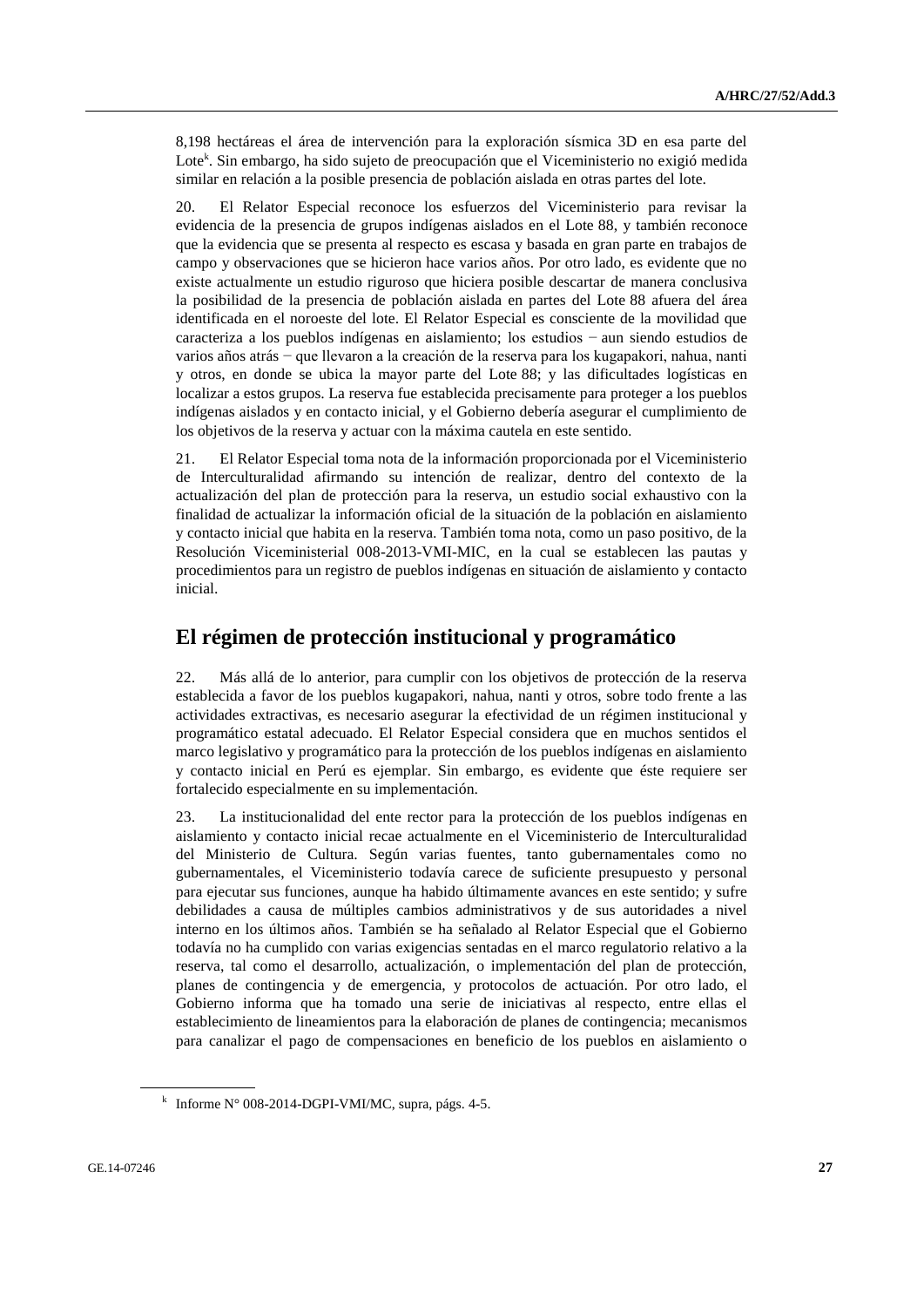contacto inicial ubicados en las reservas indígenas; y normas y procedimientos que regulan las autorizaciones excepcionales de ingresos a las reservas.

# **La aplicación del derecho a la libre determinación y la norma de consulta**

24. Es notable para el Relator Especial que, de lo que ha percibido, la voz de los pueblos indígenas directamente interesados ha estado poco presente en el debate sobre el proyecto Camisea y su ampliación. De gran relevancia al respecto es el derecho a la libre determinación de los pueblos indígenas, afirmado en el artículo 3 de la Declaración de Naciones Unidas sobre los derechos de los pueblos indígenas. La libre determinación incluye el derecho de los pueblos indígenas de participar en la toma de decisiones que les afectan, sentar sus propias prioridades para el desarrollo dentro de sus territorios y mantener sus medios de subsistencia, tal como se afirma en la misma Declaración. Una vía importante para el ejercicio de la libre determinación es el acceso a procesos de consulta en que pueden dar a conocer sus opiniones en aras de buscar el consenso sobre asuntos que pueden afectar su futuro desarrollo, de acuerdo a lo afirmado en la Declaración y varios otros instrumentos internacionales. La consulta con los pueblos indígenas, además, funciona para salvaguardar sus derechos territoriales y otros derechos cuando éstos puedan verse afectados por procesos de desarrollo impulsados desde el exterior.

25. Por lo tanto, dentro de la normativa internacional referente a los pueblos indígenas, existe un deber del Estado peruano de realizar consultas en relación al desarrollo del proyecto Camisea, dado que el proyecto indudablemente se desarrolla en las tierras tituladas y territorios tradicionales de varios pueblos y grupos indígenas. Este deber se refleja en varias disposiciones de la Declaración sobre los derechos de los pueblos indígenas (por ejemplo, en sus artículos 19 y 32), un instrumento que fue adoptado por la Asamblea General de Naciones Unidas en 2007 con el voto afirmativa de Perú; y tiene fundamentos jurídicos internacionales en el Convenio 169 de la Organización Internacional del Trabajo<sup>l</sup>, el cual fue ratificado por Perú en 1994, y en otras fuentes de derecho internacional<sup>m</sup>. El deber de realizar consultas se extiende, no sólo a aquellas comunidades indígenas formalmente reconocidas y con tierras tituladas que puedan ver sus intereses afectados por el proyecto (tal como Segakiato, Cashiari y Tincumpia, que son reconocidas como "comunidades nativas" según la legislación nacional); sino también se extiende a aquellos grupos indígenas afectados dentro de la reserva que han iniciado o mantienen, y que muestran deseos de mantener, contactos con el mundo externo.

26. A diferencia de los grupos indígenas que están en aislamiento y que eluden el contacto, cuando se trata de pueblos indígenas en contacto inicial que han manifestado su deseo de relacionarse en algún grado con la sociedad mayoritaria, a éstos se les debería garantizar la oportunidad de expresarse y ejercer influencia sobre, e incluso controlar, las decisiones acerca de actividades extractivas dentro de sus territorios. Tal como señalan las directrices relativas a pueblos indígenas en aislamiento y contacto inicial de la Oficina del

<sup>&</sup>lt;sup>1</sup> Convenio (N° 169) de la Organización Internacional del Trabajo sobre pueblos indígenas y tribales en países independientes, 27 de junio de 1989, XXVI Conferencia International del Trabajo, art. 6

m Se deben tomarse especialmente en cuenta las obligaciones que derivan de la Convención Americana sobre Derechos Humanos, ratificada por Perú en 1978, de acuerdo a la jurisprudencia conexa desarrollada por la Comisión y la Corte Interamericana de Derechos Humanos. Al respecto, véase Comisión Interamericana de Derechos Humanos, Derechos de los pueblos indígenas y tribales sobre sus tierras ancestrales y recursos naturales: Normas y jurisprudencia del Sistema Interamericano de Derechos Humanos, OEA/Ser.L/V/II, Doc. 56/09 (30 de diciembre de 2009); págs. 108-128.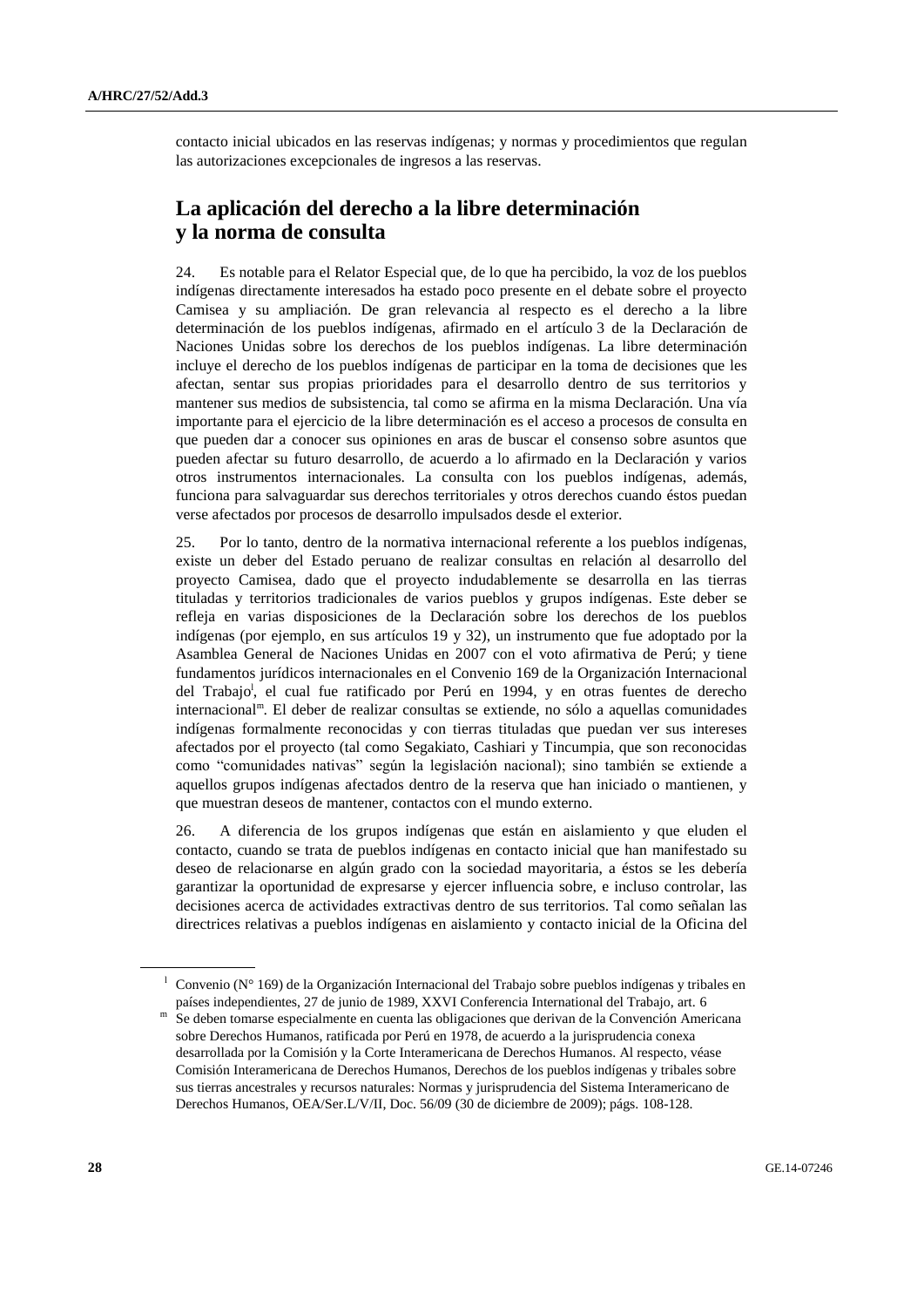Alto Comisionado de Naciones Unidas para los Derechos Humanos, en el contexto de decisiones estatales y procesos de desarrollo que puedan afectar a los grupos indígenas en contacto inicial, en contraste con los grupos indígenas en aislamiento, se deben aplicar los lineamientos de consulta sentados en los instrumentos internacionales relevantes<sup>n</sup>. Igual que a otros pueblos indígenas, los pueblos indígenas en contacto inicial que muestran el deseo de hacerlo deben poder acceder y utilizar los mecanismos de "participación y consulta … como parte de su derecho de autodeterminación y como forma de legitimar procesos de interacción con relación a la garantía fundamental de los derechos humanos"<sup>o</sup>. En este contexto, las consultas deberían llevarse a acabo con la necesaria cautela y con atención a los aspectos culturales y condiciones específicas de vulnerabilidad de cada grupo.

27. El Gobierno no realizó consultas en relación con el plan de ampliación del proyecto Camisea dentro de los lineamientos de la legislación nacional pertinente a la consulta con los pueblos indígenas<sup>p</sup>, antes de aprobar el plan de ampliación, lo que el Gobierno justifica con base en que el reglamento de la ley de consulta previa establece que no necesitan ser consultadas las decisiones administrativas para actividades complementarias a proyectos ya aprobados y consultados<sup>q</sup>. Sin embargo, según la información recibida por el Relator Especial, tampoco se realizó una consulta antes del otorgamiento al consorcio Camisea de la concesión para el aprovechamiento de gas natural en el Lote 88 en el año 2000. Al respecto, el Gobierno señala la no retroactividad de la ley de consulta, que fue promulgada en 2011<sup>r</sup>. En lo que se refiere a los pueblos indígenas en aislamiento o contacto inicial, el reglamento de la ley de consulta delega al Viceministerio de Interculturalidad del Ministerio de Cultura la función de hacer las recomendaciones y observaciones pertinentes sobre los proyectos que puedan afectar a los habitantes de las reservas establecidas para pueblos indígenas en aislamiento y contacto inicial<sup>s</sup>, lo que el Gobierno parece entender como una delegación de funciones que sustituye o hace innecesario la consulta con estos pueblos.

28. El Relator Especial no puede dejar de recordar que el cumplimiento con la legislación nacional no necesariamente equivale al cumplimiento con las obligaciones de los Estados dentro de la normativa internacional, la cual tiene un carácter independiente. En la opinión del Relator Especial, pese a que la ley nacional de consulta y su reglamento no lo habría requerido, el Gobierno debió haber realizado un proceso de consulta en relación a la ampliación del proyecto Camisea en el Lote 88, en cumplimiento de lo dispuesto en el Convenio 169 de la Organización International del Trabajo y la Declaración de Naciones Unidas sobre los derechos de los pueblos indígenas, entre otras fuentes de derecho o

<sup>n</sup> Oficina del Alto Comisionado de Naciones Unidas para los Derechos Humanos, Directrices de protección para los pueblos indígenas en aislamiento y contacto inicial de la región amazónica, el Gran Chaco y la región oriental de Paraguay (2012) (en adelante "Directrices de OACNUDH"), párrs. 66-69.

o Ibíd., párr. 68.

<sup>&</sup>lt;sup>p</sup> Es decir, la Ley N° 29875, Ley del Derecho a la Consulta Previa de los Pueblos Indígenas u Originarios reconocido en el Convenio 169 de la Organización Internacional del Trabajo (2011); y su reglamento, Reglamento de la Ley N° 29785, Ley del Derecho a la Consulta Previa de los Pueblos Indígenas u Originarios reconocido en el Convenio 169 de la Organización Internacional del Trabajo, Decreto Supremo N° 001-2112-MC.

<sup>&</sup>lt;sup>q</sup> Ibíd., Disposiciones Complementarias, Transitorias y Finales, Décimo Segunda.

La no retroactividad de ley de consulta se afirma en la misma ley. Véase Ley  $N^{\circ}$  29875, supra, Disposiciones Complementarias Finales, Segunda.

Reglamento de la Ley N° 29785, supra, Disposiciones Complementarias, Transitorias y Finales, Novena.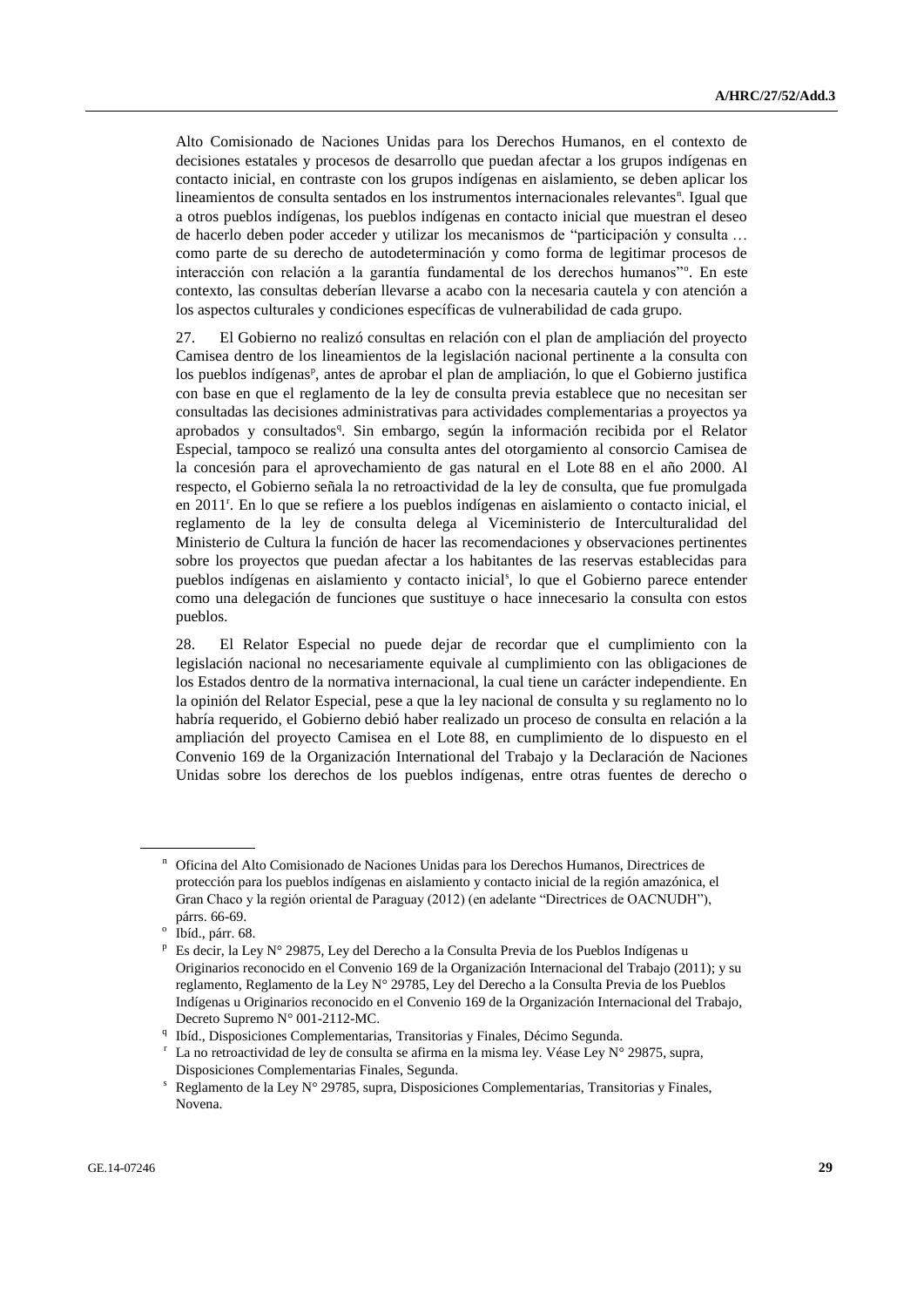autoridad a nivel internacional<sup>t</sup>. Estos instrumentos internacionales requieren consultas, con el objetivo de obtener el consentimiento o acuerdo, antes de la toma de cualquier decisión que pueda afectar a los pueblos indígenas en el ejercicio de sus derechos<sup>u</sup>. A pesar de estar vinculada a un proyecto anterior, la aprobación del plan de ampliación de actividades extractivas en el Lote 88 representa una nueva decisión del Gobierno sobre un nuevo programa de exploración y explotación de recursos naturales, como claramente se manifiesta en el EIA y el proceso de evaluación del mismo. Dentro de la normativa internacional, los proceso de consulta deben proceder de manera progresiva en todas las etapas de decisión que impliquen actividades nuevas que puedan afectar a los pueblos indígenas y que no han sido abordadas en consultas anteriores<sup>v</sup>.

29. En todo caso, de acuerdo a las obligaciones internacionales contraídas por Perú en el ámbito de los derechos humanos, así como en cumplimiento de la legislación nacional que rige la reserva a favor de los kugapakori, nahua, nanti y otros, es necesario asegurar la libre determinación y los otros derechos de estos pueblos indígenas frente a cualquier proyecto de desarrollo que les pudiera afectar. Los mecanismos de consulta, cuando se aplican, funcionan para ese fin.

### **Recomendaciones**

**En vista de lo anterior, el Relator Especial hace las siguientes recomendaciones:**

30. **De acuerdo a lo sentado tanto en la legislación nacional como en los instrumentos internacionales que vinculan a Perú, se debe garantizar que ningún aspecto de la implementación del plan para la ampliación de actividades de exploración y extracción de gas natural en el Lote 88 pudiera poner en peligro al bienestar físico o vulnerar los derechos de los pueblos indígenas que habitan o usan el área. Al hacer esta recomendación y las que siguen, el Relator Especial hace recordar** 

<sup>t</sup> El Relator Especial toma nota de que el Ministerio de Energía y Minas estableció las medidas sujetas a consulta previa así como el órgano del sector competente para llevarla a cabo y su oportunidad, ello conforme a lo dispuesto en el artículo 9º de la ley de consulta, Ley Nº 29785, supra, respecto a que corresponde a las entidades estatales identificar las medidas administrativas sujetas a consulta. Sin embargo, el Relator Especial resalta que, al ejercer sus funciones relativas a la consulta con los pueblos indígenas, las instituciones del Estado deben acatarse a lo dispuesto en los instrumentos internacionales aplicables y no sólo a lo dispuesto en la legislación nacional, para así hacer cumplir con las obligaciones internacionales de Perú.

u Para una discusión sobre los contornos del deber de los Estados de consultar a los pueblos indígenas según los instrumentos internacionales, véase Informe del Relator Especial sobre la situación de los derechos humanos y las libertades fundamentales de los indígenas, James Anaya, A/HRC/12/34 (informe anual del Relator Especial al Consejo de Derechos Humanos de 2009), párrs. 36-57.

v Se ha señalado al Relator Especial que las comunidades indígenas dentro del área de influencia del programa de aprovechamiento de gas natural en el Lote 88, con exclusión a las que se ubican dentro de la reserva, fueron involucradas en el proceso de "participación ciudadana" requerido por la ley durante la elaboración del EIA. Sin embargo, es evidente para el Relator Especial que los diálogos dentro de este marco, siendo impulsados por la empresa con un enfoque en la elaboración del EIA todavía en curso, no fueron suficientes para exonerar al Gobierno de su propio deber de realizar consultas con estas comunidades con el fin de obtener su consentimiento o acuerdos relativos a la implementación de la propuesta ampliación del proyecto, en conformidad con la normativa internacional al respecto. Para una discusión de las responsabilidades empresariales relativas al deber de los estados de realizar consultas con los pueblos indígenas, véase Informe del Relator Especial sobre los derechos de los pueblos indígenas, James Anaya − Las industrias extractivas y los pueblos indígenas, A/HRC/24/41 (informe anual al Consejo de Derechos Humanos de 2013), párrs. 40, 52-62, 89.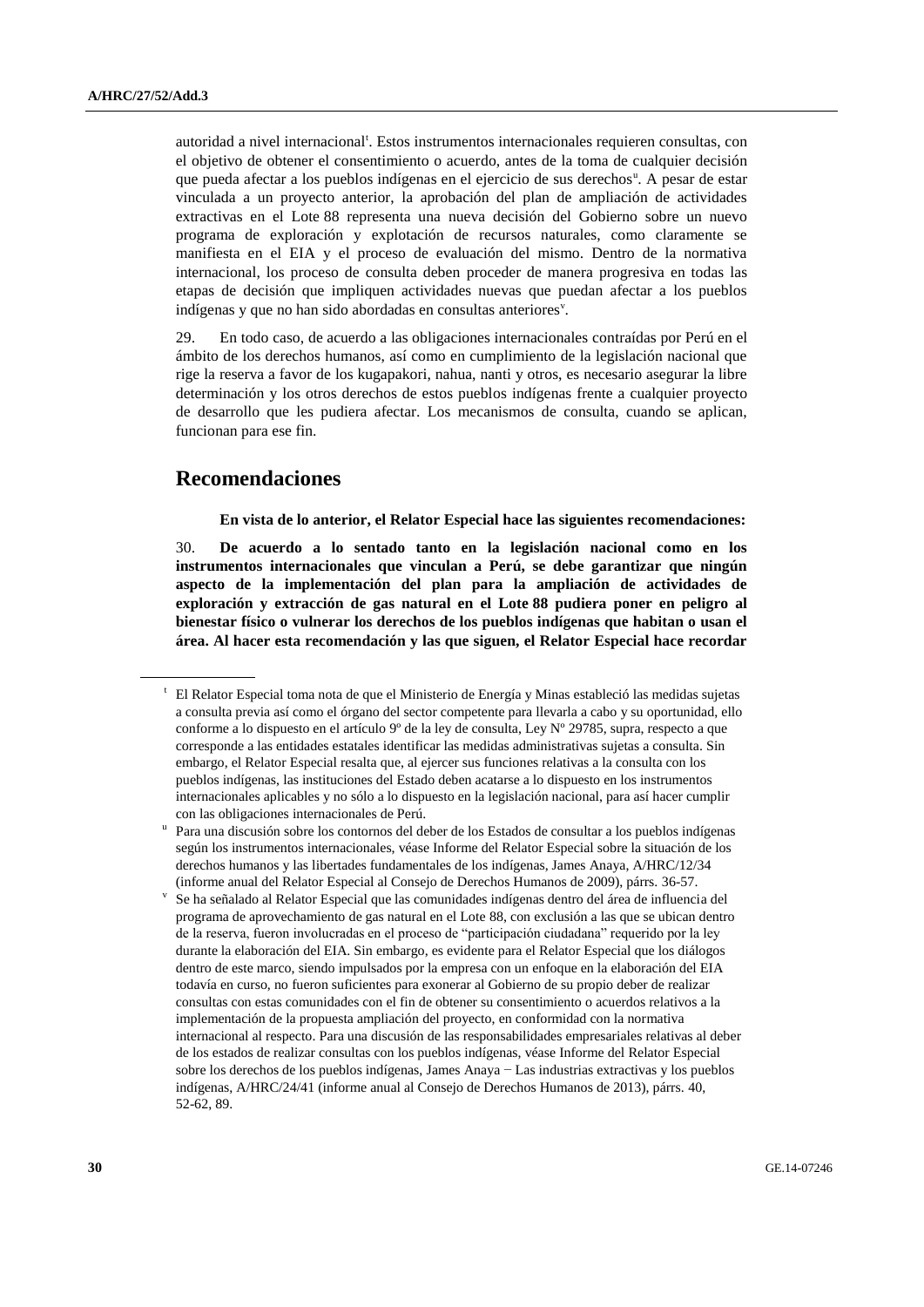**el deber de los Estados de proteger el goce de los derechos humanos, inclusive frente a las actuaciones de terceros, y la responsabilidad independiente de las empresas de respetar los derechos humanos**<sup>w</sup> **; y además, hace hincapié en los estándares que amparan los derechos de los pueblos indígenas en la Declaración de Naciones Unidas sobre los derechos de los pueblos indígenas, el Convenio 169 de la Organización Internacional del Trabajo y otras fuentes de autoridad a nivel internacional.**

31. **El Gobierno debería divulgar información comprensiva, por medio de publicaciones accesibles que estén dirigidas al público en general, sobre las características del proyecto Camisea y su ampliación, sobre sus impactos ambientales y sociales, y sobre las condiciones acordadas por la empresa Pluspetrol o impuestas por el Gobierno para salvaguardar el medio ambiente y los derechos de los pueblos indígenas que habitan el área.** 

32. **El Gobierno debería procurar atender y responder de manera satisfactoria a las preocupaciones e inquietudes expresadas por las organizaciones indígenas y de la sociedad civil en relación con el proyecto Camisea y su expansión. Para tal fin, se recomienda establecer, en coordinación con las organizaciones indígenas y de la sociedad civil interesadas, y con la participación de Pluspetrol y de todas las entidades estatales interesadas, una mesa de diálogo en donde se presente y se discuta información sobre el proyecto Camisea y su ampliación, y las preocupaciones al respecto por parte de las organizaciones indígenas y la sociedad civil. El Relator Especial toma nota de los mecanismos de diálogo ya impulsados por el Viceministerio de Interculturalidad en relación al proyecto Camisea, y recomienda que la mesa de diálogo propuesta se establezca sobre la base de estos mecanismos. El Gobierno debería estar dispuesto a considerar modificaciones pertinentes en las condiciones para la ejecución del proyecto y su ampliación, en vista de la información y las justificaciones que se presentaran. Por su parte, las organizaciones indígenas y de la sociedad civil deberían responder y actuar con un espíritu de cooperación con las iniciativas del Gobierno de diálogo y acomodo, y asegurar que sus posiciones se fundamenten en información objetiva y fiable.**

33. **El Gobierno debería dialogar directamente con AIDESEP y otras organizaciones representativas de los pueblos indígenas de la Amazonía sobre la base de sus propuestas para el fortalecimiento de las medidas de protección de los habitantes de la reserva a favor de los pueblos kugapakori (o matsiguenka), nahua, nanti y otros pueblos, y asimismo considerar sus propuestas para el fortalecimiento de los mecanismos para la participación de los pueblos y organizaciones indígenas en el monitoreo de las actividades relacionadas al proyecto Camisea y su ampliación.**

34. **El Viceministerio de Interculturalidad debe proceder con urgencia para completar el estudio social exhaustivo que se ha comprometido a elaborar con el fin de actualizar la información oficial sobre la situación de la población en aislamiento y contacto inicial que habita la reserva, asegurando mediante la realización del estudio un enfoque especial sobre los grupos aislados que pudieran encontrarse en el Lote 88 y que pudieran verse afectados por la ampliación de las actividades extractivas en el lote. El Viceministerio debería realizar el estudio de manera participativa, involucrando a los pueblos y las organizaciones indígenas interesadas y expertos en la materia que no son funcionaros del Gobierno.**

<sup>w</sup> Véase Principios rectores sobre las empresas y los derechos humanos, A/HRC/17/31 (endorsados por el Consejo de Derechos Humanos de la ONU en junio de 2011).